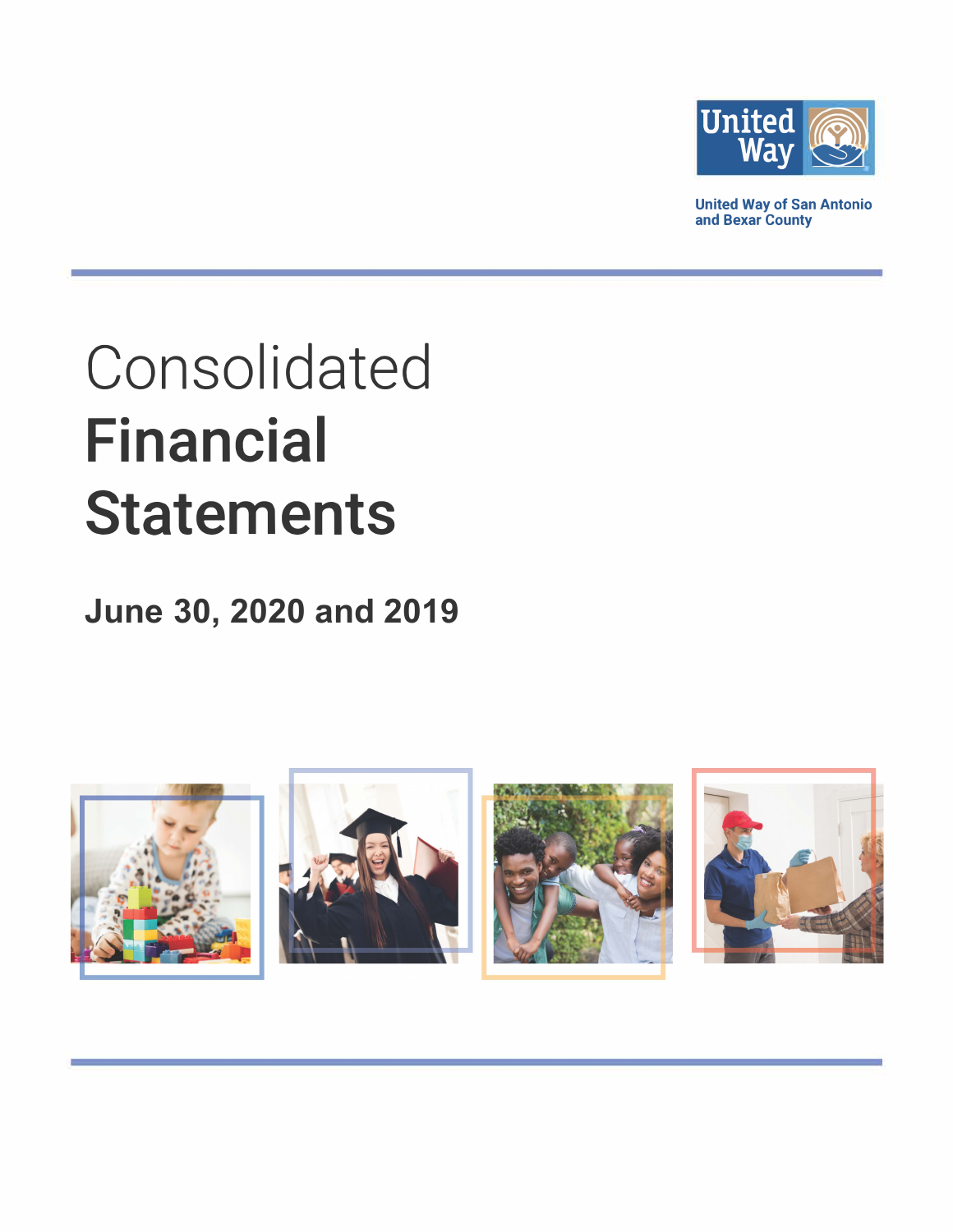### **TABLE OF CONTENTS**

Page **Page** 

| <b>CONSOLIDATED FINANCIAL STATEMENTS:</b> |  |
|-------------------------------------------|--|
|                                           |  |
|                                           |  |
|                                           |  |
|                                           |  |
|                                           |  |
|                                           |  |
|                                           |  |
| SUPPLEMENTARY INFORMATION:                |  |
|                                           |  |
|                                           |  |
|                                           |  |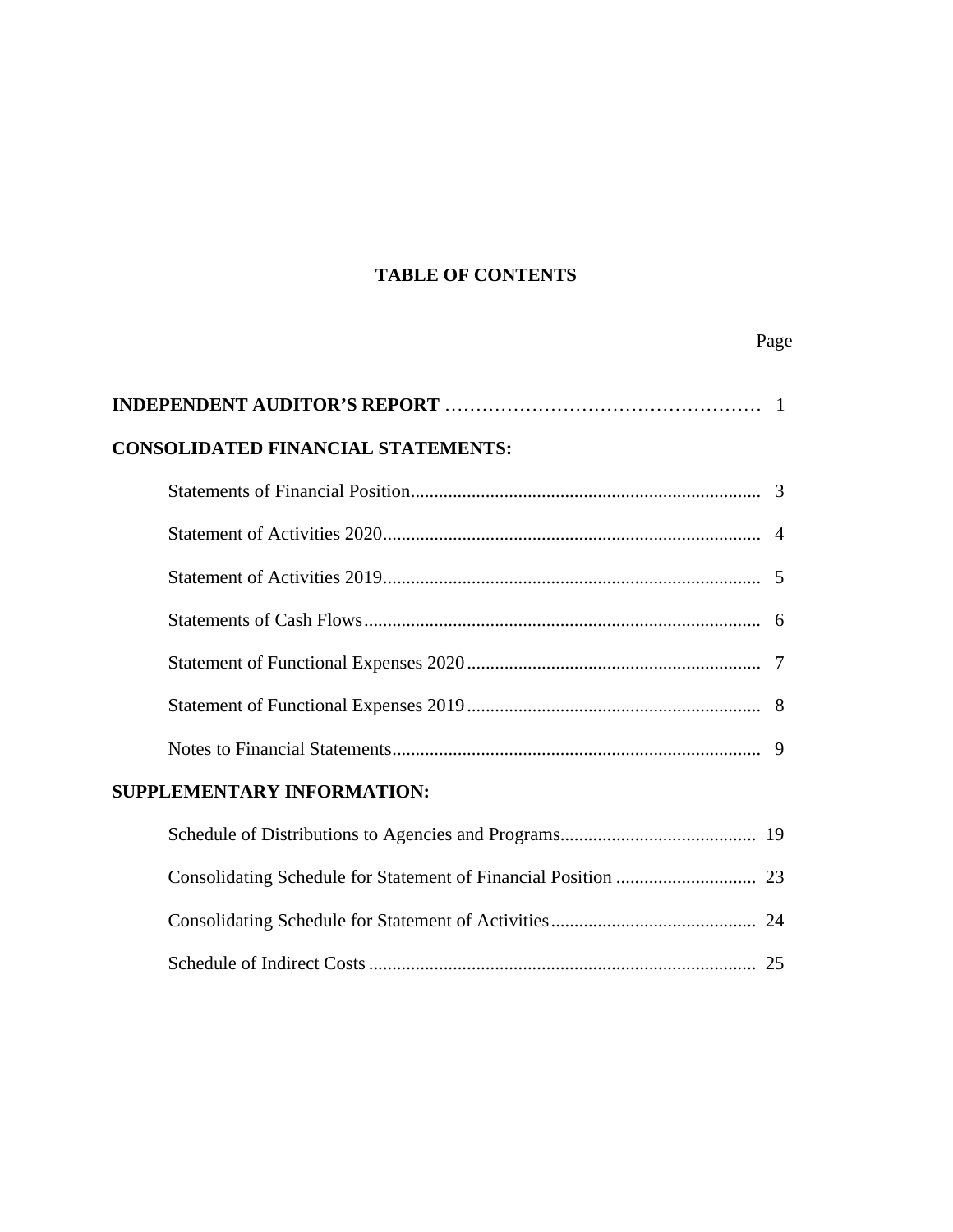

with you all the way

Accounting Oversight Board.

#### **INDEPENDENT AUDITOR'S REPORT**

To the Board of Directors United Way of San Antonio and Bexar County San Antonio, Texas

#### *Report on the Consolidated Financial Statements*

We have audited the accompanying consolidated financial statements of United Way of San Antonio and Bexar County (a non-profit corporation), which comprise the consolidated statements of financial position as of June 30, 2020 and 2019, and the related consolidated statements of activities, cash flows, and functional expenses for the years then ended, and the related notes to the consolidated financial statements.

#### *Management's Responsibility for the Consolidated Financial Statements*

Management is responsible for the preparation and fair presentation of these consolidated financial statements in accordance with U.S. generally accepted accounting principles; this includes the design, implementation, and maintenance of internal control relevant to the preparation and fair presentation of consolidated financial statements that are free from material misstatement, whether due to fraud or error.

#### *Auditor's Responsibility*

Our responsibility is to express an opinion on these consolidated financial statements based on our audits. We conducted our audits in accordance with U. S. generally accepted auditing standards and the standards applicable to financial audit contained in *Government Auditing Standards*, issued by the Comptroller General of the United States. Those standards require that we plan and perform the audit to obtain reasonable assurance about whether the consolidated financial statements are free from material misstatement.

An audit involves performing procedures to obtain audit evidence about the amounts and disclosures in the consolidated financial statements. The procedures selected depend on the auditor's judgment, including the assessment of the risks of material misstatement of the consolidated financial statements, whether due to fraud or error. In making those risk assessments, the auditor considers internal control relevant to the entity's preparation and fair presentation of the consolidated financial statements in order to design audit procedures that are appropriate in the circumstances, but not for the purpose of expressing an opinion on the effectiveness of the entity's internal control.Accordingly, we express no such opinion. An audit also includes evaluating the appropriateness of accounting policies used and the reasonableness of significant accounting estimates made by management, as well as evaluating the overall presentation of the consolidated financial statements.

We believe that the audit evidence we have obtained is sufficient and appropriate to provide a basis for our audit opinion.

**MAIN OFFICE:** 

8610 N. New Braunfels, STE 101 San Antonio, TX 78217

Phone: 210.829.1300 210.829.4080 Fax:

672 Ridge Hill Dr., STE B New Braunfels, TX 78130 Phone: 830.387.4441

616 E. Blanco, STE 300e Boerne, TX 78006 Phone: 830.815.1100

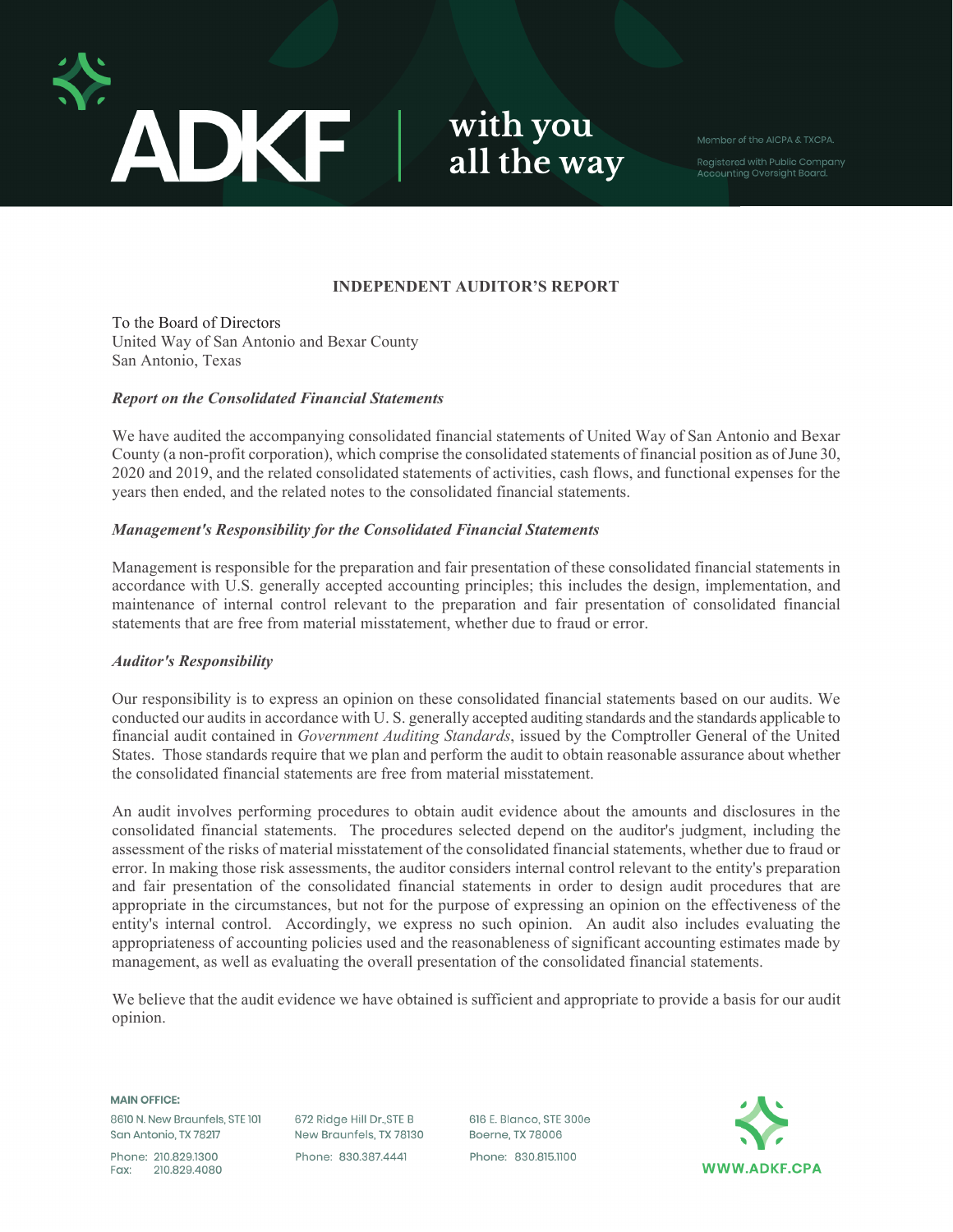#### *Opinion*

In our opinion, the consolidated financial statements referred to above present fairly, in all material respects, the consolidated financial position of United Way of San Antonio and Bexar County as of June 30, 2020 and 2019, and the results of their consolidated activities, cash flows and functional expenses for the years then ended in accordance with U. S. generally accepted accounting principles.

#### *Report on Supplementary Information*

Our audit was conducted for the purpose of forming an opinion on the consolidated financial statements as a whole. The accompanying schedule of distributions to agencies and programs, consolidating statements of financial position and activities and, schedule of indirect costs are presented for purposes of additional analysis and is not a required part of the consolidated financial statements. Such information is the responsibility of management and was derived from and relates directly to the underlying accounting and other records used to prepare the consolidated financial statements. The information has been subjected to the auditing procedures applied, including comparing and reconciling such information directly to the underlying accounting and other records used to prepare the consolidated financial statements or to the consolidated financial statements themselves, and other additional procedures in accordance with U. S. generally accepted auditing standards. In our opinion, the information is fairly stated in all material respects in relation to the consolidated financial statements as a whole.

#### **Other Reporting Required by** *Government Auditing Standards*

In accordance with *Government Auditing Standards*, we have also issued our report dated November 5, 2020, presented under separate cover, on our consideration of United Way of San Antonio and Bexar County's internal control over financial reporting and on our tests of its compliance with certain provisions of laws, regulations, contracts, and grant agreements and other matters. The purpose of that report is solely to describe the scope of our testing of internal control over financial reporting and compliance and the results of that testing, and not to provide an opinion on internal control over financial reporting or on compliance. That report is an integral part of an audit performed in accordance with *Government Auditing Standards* in considering United Way of San Antonio and Bexar County's internal control over financial reporting and compliance.

ation Doperty Klan & Tueger C akin Dopirty Klan & Juige PC

Akin, Doherty, Klein & Feuge, P.C. San Antonio, Texas November 5, 2020 Akin, Doherty, Klein & Feuge, P.C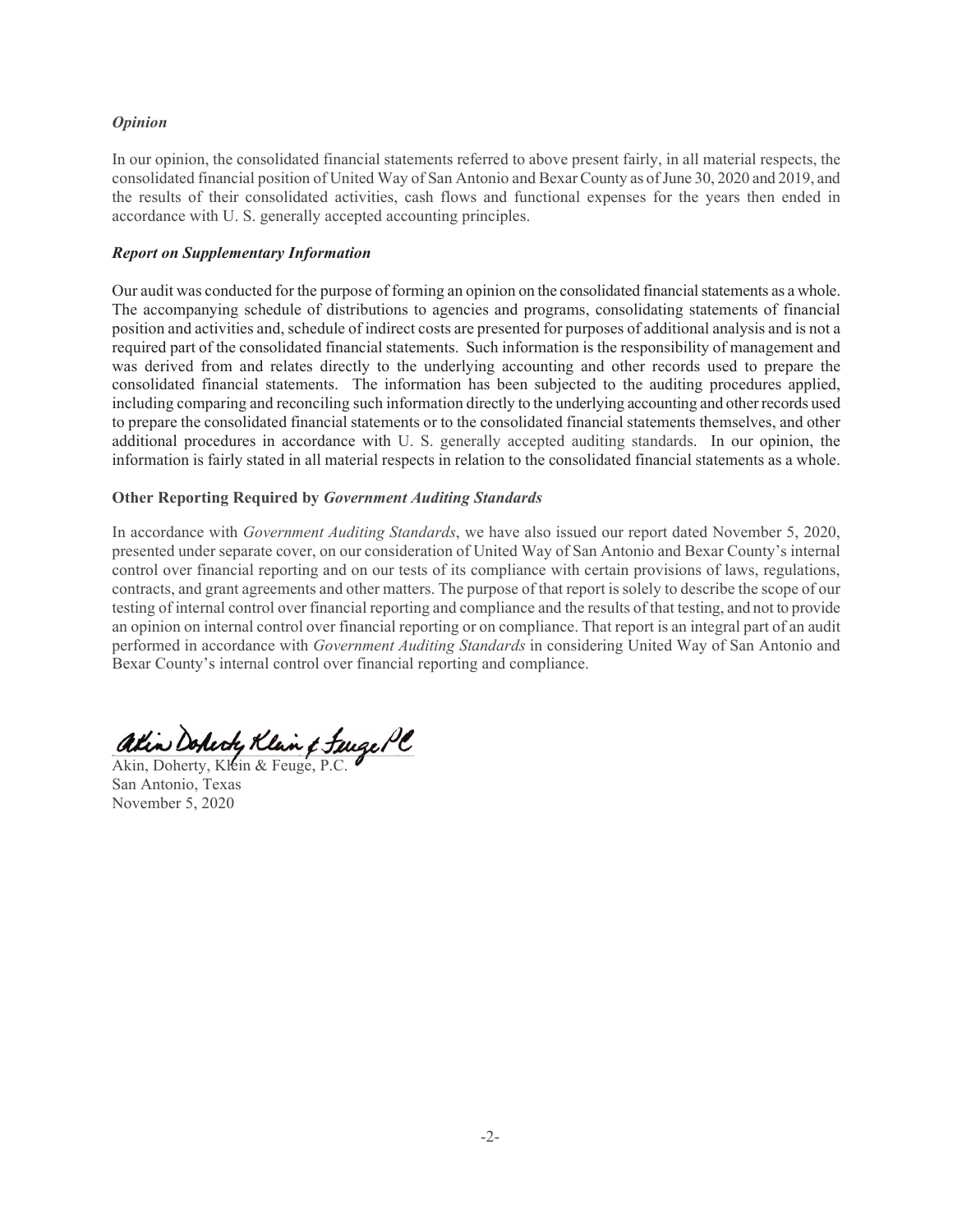#### **CONSOLIDATED STATEMENTS OF FINANCIAL POSITION**

#### June 30, 2020 and 2019

|                                                     | 2020            | 2019             |
|-----------------------------------------------------|-----------------|------------------|
| <b>ASSETS</b>                                       |                 |                  |
| <b>Current Assets:</b>                              |                 |                  |
| Cash and cash equivalents                           | \$<br>8,211,067 | \$<br>6,205,554  |
| <b>Investments</b>                                  | 21,819,811      | 16,616,705       |
| Receivables:                                        |                 |                  |
| Pledges, net of allowance for uncollectible pledges | 11,971,614      | 13,367,091       |
| Grants and other receivables                        | 1,332,143       | 1,028,525        |
| Prepaid expenses and other assets                   | 119,591         | 337,521          |
| <b>Total Current Assets</b>                         | 43,454,226      | 37,555,396       |
| <b>Noncurrent Assets:</b>                           |                 |                  |
| <b>Endowment and Legacy Fund:</b>                   |                 |                  |
| Restricted cash                                     | 3,000           |                  |
| Investments                                         | 12,123,648      | 11,562,359       |
| Beneficial Interests in Perpetual Trusts            | 1,864,733       | 1,885,968        |
| Property and Equipment, at cost,                    |                 |                  |
| net of accumulated depreciation                     | 1,142,427       | 1,113,679        |
| <b>Total Noncurrent Assets</b>                      | 15,133,808      | 14,562,006       |
| <b>TOTAL ASSETS</b>                                 | 58,588,034      | 52,117,402<br>\$ |
|                                                     |                 |                  |
| <b>LIABILITIES AND NET ASSETS</b>                   |                 |                  |
| <b>Current Liabilities:</b>                         |                 |                  |
| Accounts payable and accrued expenses               | \$<br>3,537,854 | \$<br>2,861,485  |
| Donor designations payable                          | 8,116,294       | 7,868,274        |
| PPP loan payable                                    | 1,464,630       |                  |
| <b>TOTAL LIABILITIES</b>                            | 13,118,778      | 10,729,759       |
| Commitments - Note 8                                |                 |                  |
| <b>Net Assets:</b>                                  |                 |                  |
| Without donor restrictions                          | 5,308,254       | 3,410,812        |
| With donor restrictions:                            |                 |                  |
| Temporary in nature                                 | 27,789,962      | 25,587,536       |
| Perpetual in nature                                 | 12,371,040      | 12,389,295       |
| <b>TOTAL NET ASSETS</b>                             | 45,469,256      | 41,387,643       |
| <b>TOTAL LIABILITIES</b>                            |                 |                  |
| AND NET ASSETS                                      | 58,588,034      | 52,117,402<br>P  |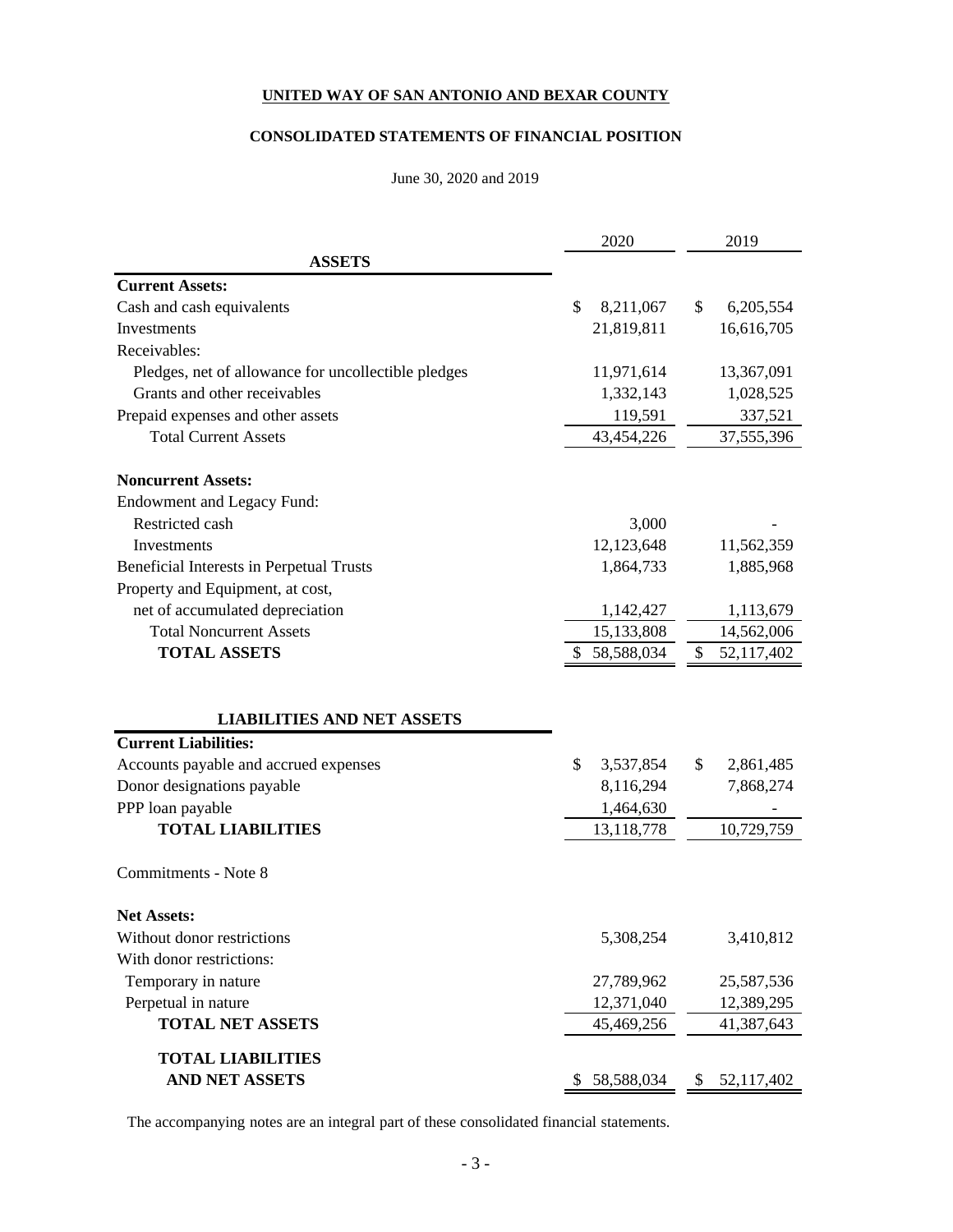#### **CONSOLIDATED STATEMENT OF ACTIVITIES**

For The Year Ended June 30, 2020

|                                                 | With Donor<br><b>Without Donor</b> |              |    | Total          |    |                         |  |      |
|-------------------------------------------------|------------------------------------|--------------|----|----------------|----|-------------------------|--|------|
|                                                 |                                    | Restrictions |    | Restrictions   |    |                         |  | 2020 |
| PUBLIC SUPPORT AND OTHER REVENUE                |                                    |              |    |                |    |                         |  |      |
| Community campaign                              | \$                                 |              | \$ | 50,097,718     | \$ | 50,097,718              |  |      |
| Non-UWSA designations                           |                                    |              |    | (12,606,357)   |    | (12,606,357)            |  |      |
| Donor designations                              |                                    |              |    | (9,044,021)    |    | (9,044,021)             |  |      |
| Provision for uncollectible pledges             |                                    |              |    | (3,869,663)    |    | (3,869,663)             |  |      |
| Net carryover pledges                           |                                    |              |    | 1,264,944      |    | 1,264,944               |  |      |
| Net amount available to UWSA                    |                                    |              |    | 25,842,621     |    | 25,842,621              |  |      |
| Net assets released from restrictions           |                                    | 24,108,504   |    | (24, 108, 504) |    |                         |  |      |
| Collection of prior year campaign contributions |                                    |              |    |                |    |                         |  |      |
| in excess of (less than) amount anticipated     |                                    | 32,755       |    |                |    | 32,755                  |  |      |
| Grants and contracts                            |                                    | 5,677,370    |    |                |    | 5,677,370               |  |      |
| Investment earnings, net of fees                |                                    | 579,313      |    | 450,054        |    | 1,029,367               |  |      |
| In-kind revenue                                 |                                    | 922,416      |    |                |    | 922,416                 |  |      |
| Other income                                    |                                    | 427,567      |    |                |    | 427,567                 |  |      |
| <b>TOTAL PUBLIC SUPPORT</b>                     |                                    |              |    |                |    |                         |  |      |
| <b>AND OTHER REVENUE</b>                        |                                    | 31,747,925   |    | 2,184,171      |    | 33,932,096              |  |      |
|                                                 |                                    |              |    |                |    |                         |  |      |
| <b>EXPENSES</b>                                 |                                    |              |    |                |    |                         |  |      |
| <b>Program Services:</b>                        |                                    |              |    |                |    |                         |  |      |
| Distributions to Agencies and Programs          |                                    | 29,866,227   |    |                |    | 29,866,227              |  |      |
| Less donor designations                         |                                    | (9,030,572)  |    |                |    | (9,030,572)             |  |      |
| Net funds distributed                           |                                    | 20,835,655   |    |                |    | 20,835,655              |  |      |
| Other program services                          |                                    | 5,216,413    |    |                |    | 5,216,413               |  |      |
| <b>Total Program Services</b>                   |                                    | 26,052,068   |    |                |    | 26,052,068              |  |      |
| <b>Support Services:</b>                        |                                    |              |    |                |    |                         |  |      |
| Fund-raising                                    |                                    | 2,579,025    |    |                |    | 2,579,025               |  |      |
| Management & general                            |                                    | 1,219,390    |    |                |    | 1,219,390               |  |      |
| <b>Total Support Services</b>                   |                                    | 3,798,415    |    | $\blacksquare$ |    | 3,798,415               |  |      |
| <b>TOTAL EXPENSES</b>                           |                                    | 29,850,483   |    | $\overline{a}$ |    | 29,850,483              |  |      |
| <b>CHANGE IN NET ASSETS</b>                     |                                    |              |    |                |    |                         |  |      |
|                                                 |                                    | 1,897,442    |    | 2,184,171      |    | 4,081,613<br>41,387,643 |  |      |
| Net assets at beginning of year                 |                                    | 3,410,812    |    | 37,976,831     |    |                         |  |      |
| NET ASSETS AT END OF YEAR                       | \$                                 | 5,308,254    | \$ | 40,161,002     | \$ | 45,469,256              |  |      |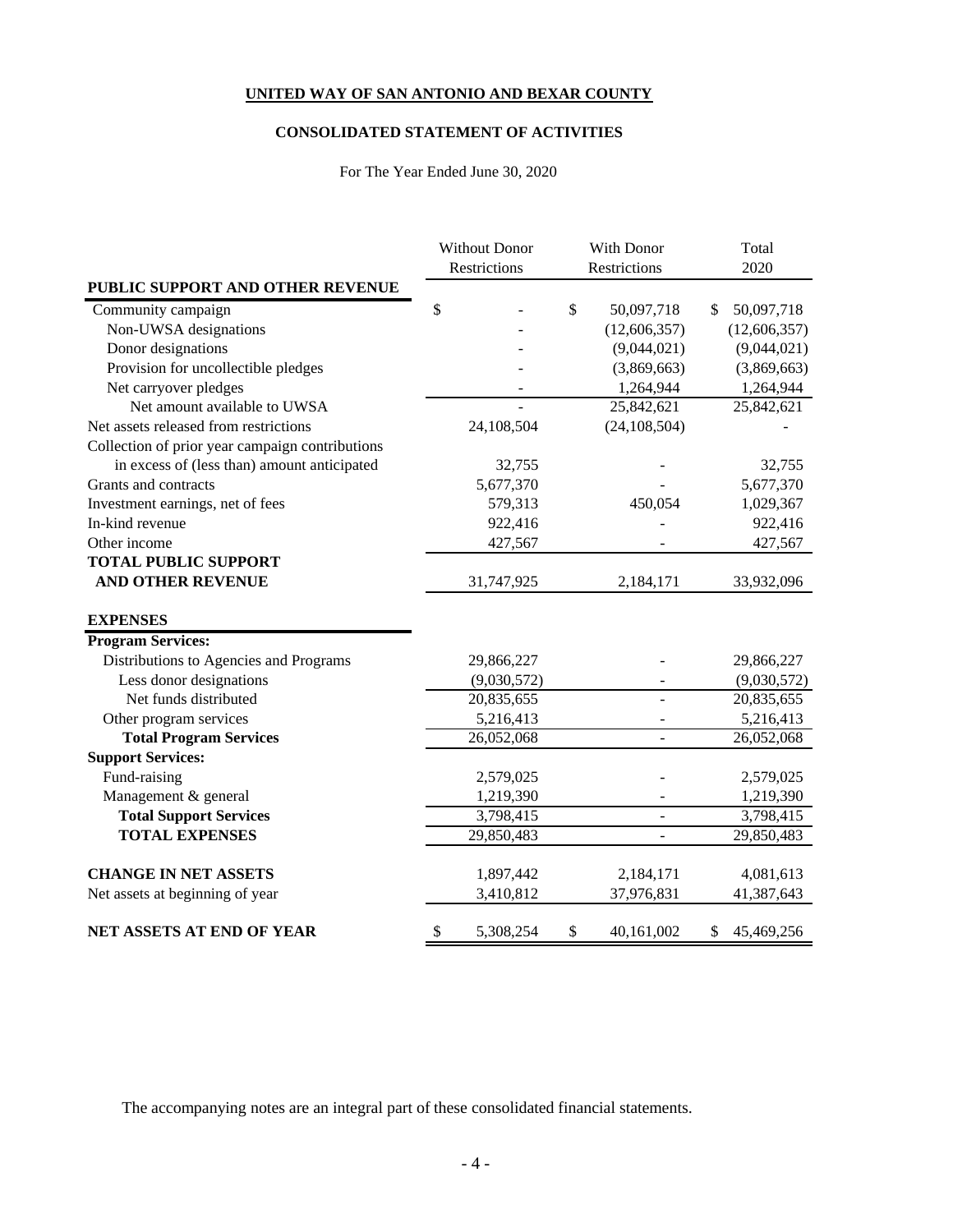#### **CONSOLIDATED STATEMENT OF ACTIVITIES**

For The Year Ended June 30, 2019

|                                                 |    | <b>Without Donor</b> |              | With Donor               | Total            |
|-------------------------------------------------|----|----------------------|--------------|--------------------------|------------------|
|                                                 |    | Restrictions         | Restrictions |                          | 2019             |
| PUBLIC SUPPORT AND OTHER REVENUE                |    |                      |              |                          |                  |
| Community campaign                              | \$ |                      | \$           | 46,076,725               | \$<br>46,076,725 |
| Non-UWSA designations                           |    |                      |              | (11, 120, 487)           | (11, 120, 487)   |
| Donor designations                              |    |                      |              | (9,030,572)              | (9,030,572)      |
| Provision for uncollectible pledges             |    |                      |              | (1,922,532)              | (1,922,532)      |
| Net carryover pledges                           |    |                      |              | 111,217                  | 111,217          |
| Net amount available to UWSA                    |    |                      |              | 24,114,351               | 24,114,351       |
| Net assets released from restrictions           |    | 25,564,961           |              | (25, 564, 961)           |                  |
| Collection of prior year campaign contributions |    |                      |              |                          |                  |
| (less than) in excess of amount anticipated     |    | (45,285)             |              |                          | (45, 285)        |
| Grants and contracts                            |    | 5,367,461            |              |                          | 5,367,461        |
| Investment earnings, net of fees                |    | 998,131              |              | 710,040                  | 1,708,171        |
| In-kind revenue                                 |    | 337,787              |              |                          | 337,787          |
| Other income                                    |    | 220,312              |              |                          | 220,312          |
| <b>TOTAL PUBLIC SUPPORT</b>                     |    |                      |              |                          |                  |
| <b>AND OTHER REVENUE</b>                        |    | 32,443,367           |              | (740, 570)               | 31,702,797       |
|                                                 |    |                      |              |                          |                  |
| <b>EXPENSES</b>                                 |    |                      |              |                          |                  |
| <b>Program Services:</b>                        |    |                      |              |                          |                  |
| Distributions to Agencies and Programs          |    | 32,879,458           |              |                          | 32,879,458       |
| Less donor designations                         |    | (10, 213, 429)       |              |                          | (10, 213, 429)   |
| Net funds distributed                           |    | 22,666,029           |              |                          | 22,666,029       |
| Other program services                          |    | 4,370,727            |              |                          | 4,370,727        |
| <b>Total Program Services</b>                   |    | 27,036,756           |              |                          | 27,036,756       |
| <b>Support Services:</b>                        |    |                      |              |                          |                  |
| Fund-raising                                    |    | 2,704,165            |              |                          | 2,704,165        |
| Management & general                            |    | 1,037,072            |              |                          | 1,037,072        |
| <b>Total Support Services</b>                   |    | 3,741,237            |              | $\blacksquare$           | 3,741,237        |
| <b>TOTAL EXPENSES</b>                           |    | 30,777,993           |              | $\overline{\phantom{a}}$ | 30,777,993       |
| <b>CHANGE IN NET ASSETS</b>                     |    | 1,665,374            |              | (740, 570)               | 924,804          |
| Net assets at beginning of year                 |    | 1,745,438            |              | 38,717,401               | 40,462,839       |
| NET ASSETS AT END OF YEAR                       | \$ | 3,410,812            | \$           | 37,976,831               | \$<br>41,387,643 |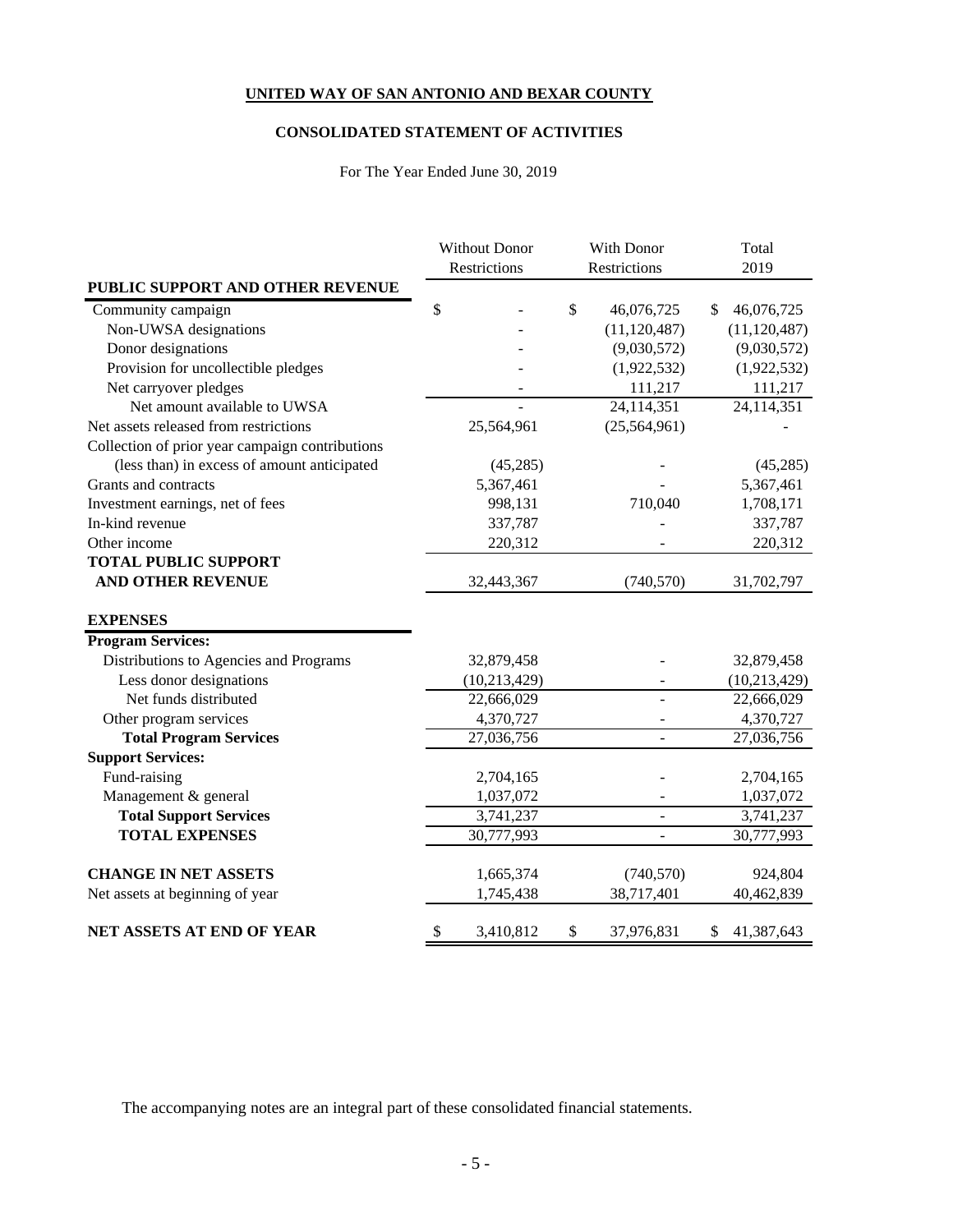#### **CONSOLIDATED STATEMENTS OF CASH FLOWS**

For the Years Ended June 30, 2020 and 2019

|                                                                                | 2020            | 2019            |
|--------------------------------------------------------------------------------|-----------------|-----------------|
| <b>Cash Flows from Operating Activities:</b>                                   |                 |                 |
| Changes in net assets                                                          | 4,081,613       | \$<br>924,804   |
| Adjustments to Reconcile Changes in Net Assets to Net                          |                 |                 |
| Cash Provided By (Used In) Operating Activities:                               |                 |                 |
|                                                                                |                 |                 |
| Unrealized (gain) on investments                                               | (604, 599)      | (821,092)       |
| Loss on disposal of assets                                                     |                 | 7,823           |
| Depreciation expense                                                           | 145,892         | 167,385         |
| Decrease in receivables, net                                                   | 1,091,860       | 2,516,246       |
| Decrease (increase) in prepaid expenses and other assets                       | 217,930         | (158, 899)      |
| Decrease (increase) in beneficial interests in perpetual trusts                | 21,215          | (49, 962)       |
| Increase (decrease) in accounts payable and accrued expenses                   | 676,369         | (870, 364)      |
| Increase (decrease) in donor designations payable                              | 248,020         | (249, 822)      |
| <b>Net Cash Provided by Operating Activities</b>                               | 5,878,300       | 1,466,119       |
| <b>Cash Flows from Investing Activities:</b>                                   |                 |                 |
|                                                                                |                 |                 |
| Proceeds from the sale and maturity of investments<br>Purchases of investments | 9,325,397       | 8,962,112       |
|                                                                                | (14, 485, 174)  | (8,437,431)     |
| Purchases of property and equipment                                            | (174, 640)      | (160, 638)      |
| Proceeds from the sale of property and equipment                               |                 | 19,000          |
| <b>Net Cash (Used) Provided by Investing Activities</b>                        | (5, 334, 417)   | 383,043         |
| <b>Cash Flows from Financing Activities:</b>                                   |                 |                 |
| PPP loan payable                                                               | 1,464,630       |                 |
| <b>Net Cash Provided by Financing Activities</b>                               | 1,464,630       |                 |
|                                                                                |                 |                 |
| <b>Net Increase in Cash and Cash Equivalents</b>                               | 2,008,513       | 1,849,162       |
| Cash, Cash Equivalents, and Restricted Cash at Beginning of Year               | 6,205,554       | 4,356,392       |
| CASH, CASH EQUIVALENTS, AND RESTRICTED CASH AT END OF YEAR                     | 8,214,067       | 6,205,554<br>\$ |
|                                                                                |                 |                 |
| As presented on the Statements of Financial Position                           |                 |                 |
| Cash and cash equivalents                                                      | 8,211,067<br>\$ | \$<br>6,205,554 |
| Endowment and Legacy Fund restricted cash                                      | 3,000           |                 |
| Cash, cash equivalents and restricted cash at end of year                      | 8,214,067<br>\$ | \$<br>6,205,554 |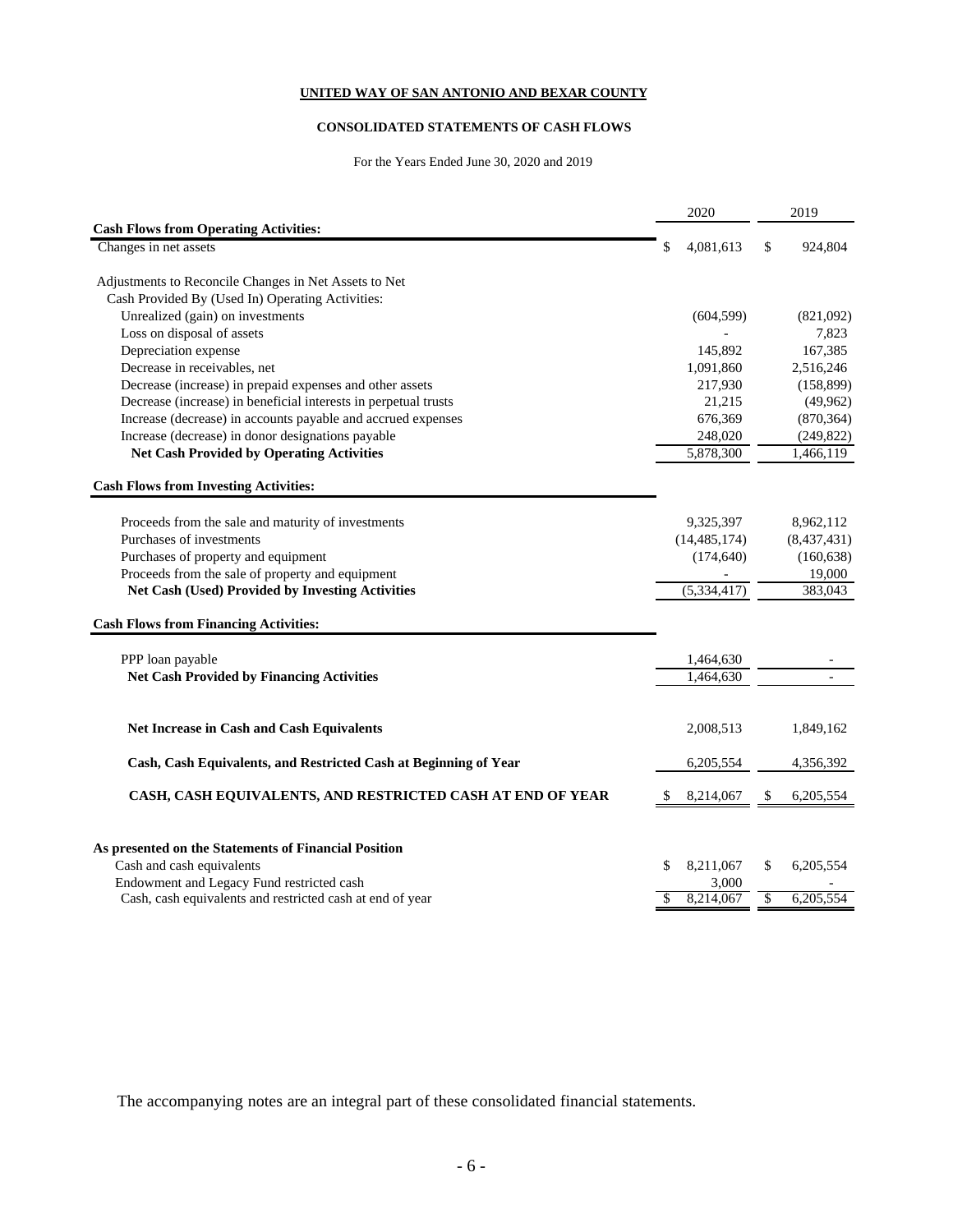#### **CONSOLIDATED STATEMENT OF FUNCTIONAL EXPENSES**

For The Year Ended June 30, 2020

|                                          |                  |     | <b>Support Services</b>      |               | Total       |              | <b>Total Expenses</b> |            |
|------------------------------------------|------------------|-----|------------------------------|---------------|-------------|--------------|-----------------------|------------|
|                                          | Program          |     | Fund                         | Management    |             | Support      |                       |            |
|                                          | Services         |     | Raising                      |               | And General | Services     |                       | 2020       |
| Salaries and employee benefits           | 3,810,127<br>S.  | \$. | 2,275,196                    | <sup>\$</sup> | 630,051     | \$2,905,247  | S                     | 6,715,374  |
| Advertising and public relations         |                  |     | 8,498                        |               |             | 8,498        |                       | 8,498      |
| Advertising In-Kind - UWW                | 296,416          |     |                              |               |             |              |                       | 296,416    |
| Building repairs and maintenance         | 45,117           |     | 22,234                       |               | 22,973      | 45,207       |                       | 90,324     |
| Campaign events                          |                  |     | 44,097                       |               |             | 44,097       |                       | 44,097     |
|                                          |                  |     |                              |               |             |              |                       |            |
| Computer technology                      | 22,697           |     | 28,959                       |               | 44,283      | 73,242       |                       | 95,939     |
| Computer technology In-Kind - Qlik       | 626,000          |     |                              |               |             |              |                       | 626,000    |
| Conferences and seminars                 | 2,566            |     | 2,399                        |               | 5,280       | 7,679        |                       | 10,245     |
| Copier                                   | 9,004            |     | 6,748                        |               | 5,000       | 11,748       |                       | 20,752     |
| Insurance                                | 15,128           |     | 7,419                        |               | 27,628      | 35,047       |                       | 50,175     |
| Meetings                                 | 6,312            |     | 3,612                        |               | 4,228       | 7,840        |                       | 14,152     |
| Membership dues - affiliates             | 180,726          |     | 60,242                       |               | 301,211     | 361,453      |                       | 542,179    |
| Postage and shipping                     | 2,281            |     | 3,024                        |               | 4,875       | 7,899        |                       | 10,180     |
| Printing and publications                | 2,280            |     | 22,707                       |               | 1,553       | 24,260       |                       | 26,540     |
| Professional fees                        | 19,000           |     | $\qquad \qquad \blacksquare$ |               | 56,642      | 56,642       |                       | 75,642     |
| Supplies and other                       | 37,470           |     | 40,762                       |               | 28,374      | 69,136       |                       | 106,606    |
| Telephone                                | 12,227           |     | 6,184                        |               | 9,610       | 15,794       |                       | 28,021     |
| Transportation                           | 5,985            |     | 11,610                       |               | 1,914       | 13,524       |                       | 19,509     |
| <b>Utilities</b>                         | 26,372           |     | 11,991                       |               | 49,924      | 61,915       |                       | 88,287     |
| Depreciation                             | 96,705           |     | 23,343                       |               | 25,844      | 49,187       |                       | 145,892    |
|                                          |                  |     |                              |               |             |              |                       |            |
| <b>TOTAL</b>                             | 5,216,413        |     | 2,579,025                    |               | 1,219,390   | 3,798,415    |                       | 9,014,828  |
| Program Services - Net Funds Distributed | 20,835,655       |     |                              |               |             |              |                       | 20,835,655 |
| <b>TOTAL FUNCTIONAL EXPENSES 2020</b>    | 26,052,068<br>\$ | \$  | 2,579,025                    |               | \$1,219,390 | \$ 3,798,415 | S.                    | 29,850,483 |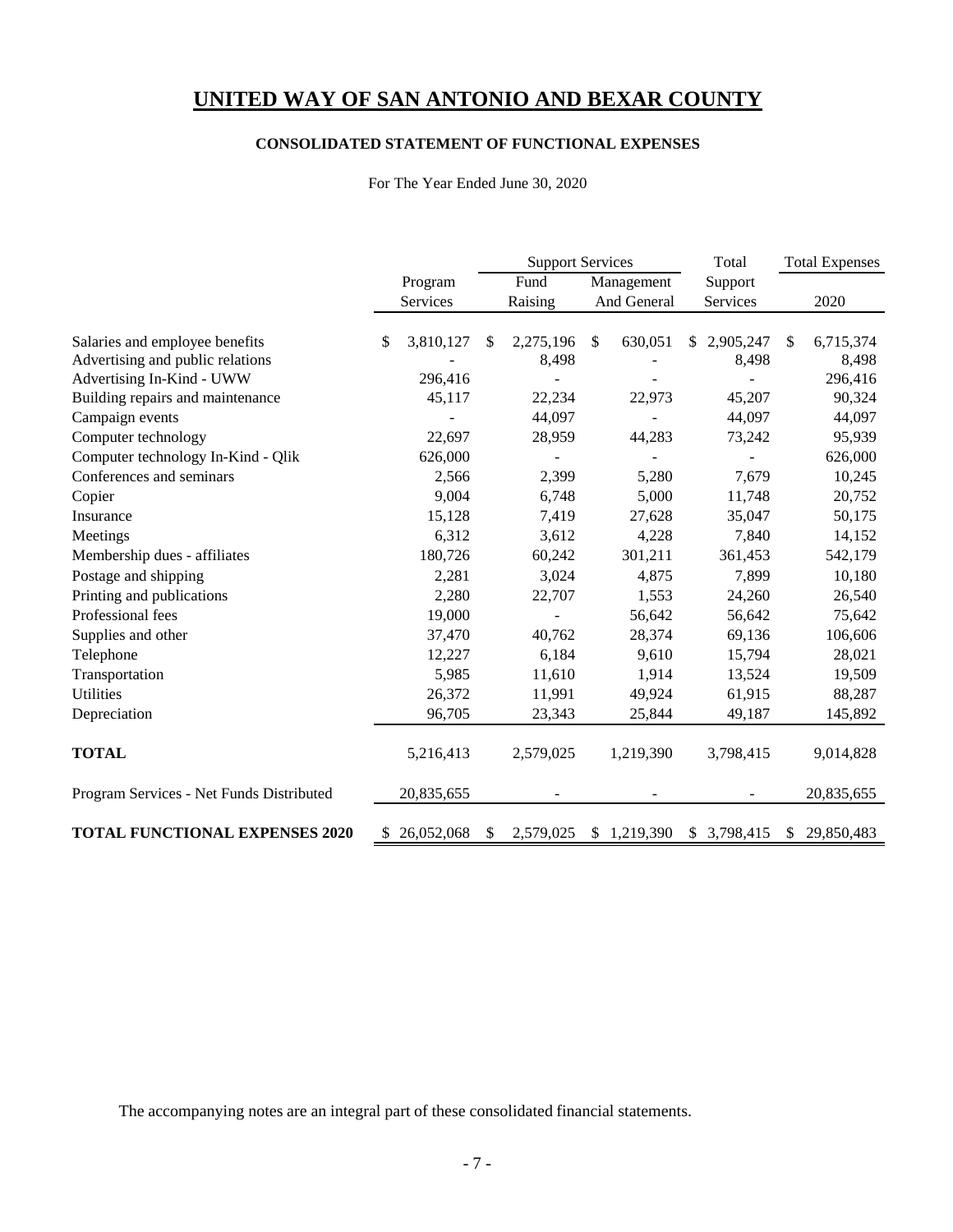#### **CONSOLIDATED STATEMENT OF FUNCTIONAL EXPENSES**

For The Year Ended June 30, 2019

|                                          |                  |      | <b>Support Services</b> |            |             | Total |             | <b>Total Expenses</b> |            |  |         |  |  |
|------------------------------------------|------------------|------|-------------------------|------------|-------------|-------|-------------|-----------------------|------------|--|---------|--|--|
|                                          | Program          | Fund |                         | Management |             |       |             |                       |            |  | Support |  |  |
|                                          | Services         |      | Raising                 |            | And General |       | Services    |                       | 2019       |  |         |  |  |
|                                          |                  |      |                         |            |             |       |             |                       |            |  |         |  |  |
| Salaries and employee benefits           | \$<br>3,374,094  | S    | 2,281,208               | \$         | 588,523     |       | \$2,869,731 | \$                    | 6,243,825  |  |         |  |  |
| Advertising and public relations         |                  |      | 50,635                  |            | 419         |       | 51,054      |                       | 51,054     |  |         |  |  |
| Advertising In-Kind - UWW                | 337,787          |      |                         |            |             |       |             |                       | 337,787    |  |         |  |  |
| Building repairs and maintenance         | 42,815           |      | 21,099                  |            | 22,870      |       | 43,969      |                       | 86,784     |  |         |  |  |
| Campaign events                          |                  |      | 56,993                  |            |             |       | 56,993      |                       | 56,993     |  |         |  |  |
| Computer technology                      | 10,963           |      | 27,703                  |            | 26,152      |       | 53,855      |                       | 64,818     |  |         |  |  |
| Conferences and seminars                 | 10,430           |      | 2,438                   |            | 6,768       |       | 9,206       |                       | 19,636     |  |         |  |  |
| Copier                                   | 8,206            |      | 7,434                   |            | 5,427       |       | 12,861      |                       | 21,067     |  |         |  |  |
| Insurance                                | 15,527           |      | 7,600                   |            | 26,563      |       | 34,163      |                       | 49,690     |  |         |  |  |
| Meetings                                 | 49,550           |      | 2,498                   |            | 8,226       |       | 10,724      |                       | 60,274     |  |         |  |  |
| Membership dues - affiliates             | 300,653          |      | 111,951                 |            | 156,731     |       | 268,682     |                       | 569,335    |  |         |  |  |
| Postage and shipping                     | 2,469            |      | 2,306                   |            | 6,194       |       | 8,500       |                       | 10,969     |  |         |  |  |
| Printing and publications                | 3,658            |      | 51,485                  |            | 3,668       |       | 55,153      |                       | 58,811     |  |         |  |  |
| Professional fees                        | 18,500           |      |                         |            | 52,564      |       | 52,564      |                       | 71,064     |  |         |  |  |
| Supplies and other                       | 47,608           |      | 23,658                  |            | 40,879      |       | 64,537      |                       | 112,145    |  |         |  |  |
| Telephone                                | 14,573           |      | 7,401                   |            | 10,769      |       | 18,170      |                       | 32,743     |  |         |  |  |
| Transportation                           | 5,028            |      | 10,383                  |            | 7,880       |       | 18,263      |                       | 23,291     |  |         |  |  |
| <b>Utilities</b>                         | 20,014           |      | 9,593                   |            | 44,686      |       | 54,279      |                       | 74,293     |  |         |  |  |
| Depreciation                             | 108,852          |      | 29,780                  |            | 28,753      |       | 58,533      |                       | 167,385    |  |         |  |  |
|                                          |                  |      |                         |            |             |       |             |                       |            |  |         |  |  |
| <b>TOTAL</b>                             | 4,370,727        |      | 2,704,165               |            | 1,037,072   |       | 3,741,237   |                       | 8,111,964  |  |         |  |  |
| Program Services - Net Funds Distributed | 22,666,029       |      |                         |            |             |       |             |                       | 22,666,029 |  |         |  |  |
| <b>TOTAL FUNCTIONAL EXPENSES 2019</b>    | \$<br>27,036,756 | \$   | 2,704,165               |            | \$1,037,072 |       | \$3,741,237 | S.                    | 30,777,993 |  |         |  |  |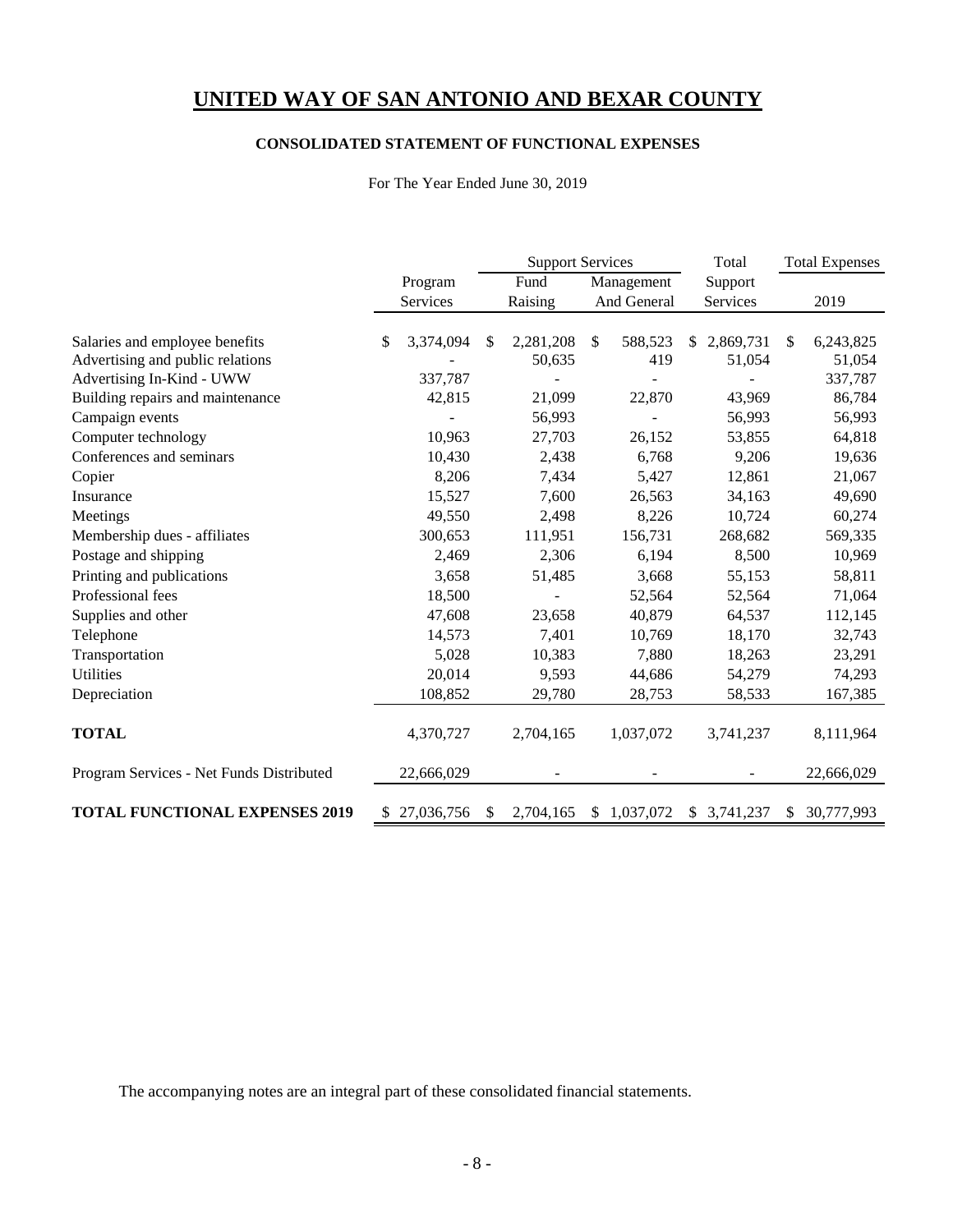#### NOTES TO CONSOLIDATED FINANCIAL STATEMENTS June 30, 2020 and 2019

#### **NOTE 1: ORGANIZATION, MISSION, AND SIGNIFICANT ACCOUNTING POLICIES**

Organization and Mission – United Way of San Antonio and Bexar County (UWSA) is a not-for-profit organization with over 78 years of experience caring for and helping children, families and individuals. The Organization's mission statement is, "We unite the community to identify and solve our most critical issues." UWSA is the largest private health and human services organization in Bexar County, supporting 101 outcome-based programs at 60 agencies.

UWSA strives to achieve its mission through community service programs, community initiatives, and the distribution of funds raised from community campaigns. The following are some of the program services:

- UWSA manages a series of public sector and private foundation grants that align with United Way's priority focus areas. For the fiscal year ended June 30, 2020, \$3.7 million was awarded to UWSA to support 20 programs operated by 15 agency partners.
- 2-1-1 Texas is a twenty-four hour, seven day-a-week telephone crisis intervention and counseling service.
- The Volunteer Center matches skills, abilities, and interests of prospective volunteers with the needs of nonprofit agencies.
- The work of the Partners for Community Change (PCC) includes the annual investment of contributed funds in health and social services, management of subcontracts for grant funds awarded, and the regular monitoring of these programs, services, and agencies. PCC also analyzes social problems and health issues that affect the community. As issues are identified and prioritized, PCC, in partnership with other community stakeholders, develops, plans, and executes initiatives and strategies to address the underlying causes of these problems.
- Mission United Information and Referral program was formed to help the military and veteran community achieve and maintain self-sufficiency to the greatest extent possible. This veteran peer-to-peer support model facilitates conversation about needs and resources available to veterans and their families.

The United Way of San Antonio and Bexar County Endowment and Legacy Fund (the Endowment) was established in 2016. The Endowment is a perpetual fund for the support of the charitable efforts of UWSA. The Endowment will make distributions to UWSA that will enhance allocations to UWSA programs and agencies.

Significant Accounting Policies – The following is a summary of significant accounting policies used in the preparation of these consolidated financial statements:

Consolidation Policy – These consolidated financial statements include the accounts of UWSA and the Endowment because UWSA has both control and an economic interest in the Endowment. All significant intercompany accounts and transactions have been eliminated in consolidation. Unless otherwise noted, these consolidated entities are hereinafter referred to as "the Organization". The consolidated financial statements have been prepared on the accrual basis of accounting in accordance with accounting principles generally accepted in the United States of America.

Cash and Cash Equivalents - Cash and cash equivalents include cash in operating and money-market accounts and all investments with an original maturity of three months or less.

Pledges Receivable – Pledges receivable consist of unconditional promises to give that are received in the fiscal year the promise is made. Unconditional promises to give are expected to be collected within one year of the pledge and are recorded at their net realizable value. An allowance for uncollectible pledges receivable is provided based on management's judgment, including such factors as prior collection history, an assessment of economic conditions, and a review of subsequent collections. The allowance totaled \$3,800,000 at June 30, 2020 and \$1,855,000 at June 30, 2019.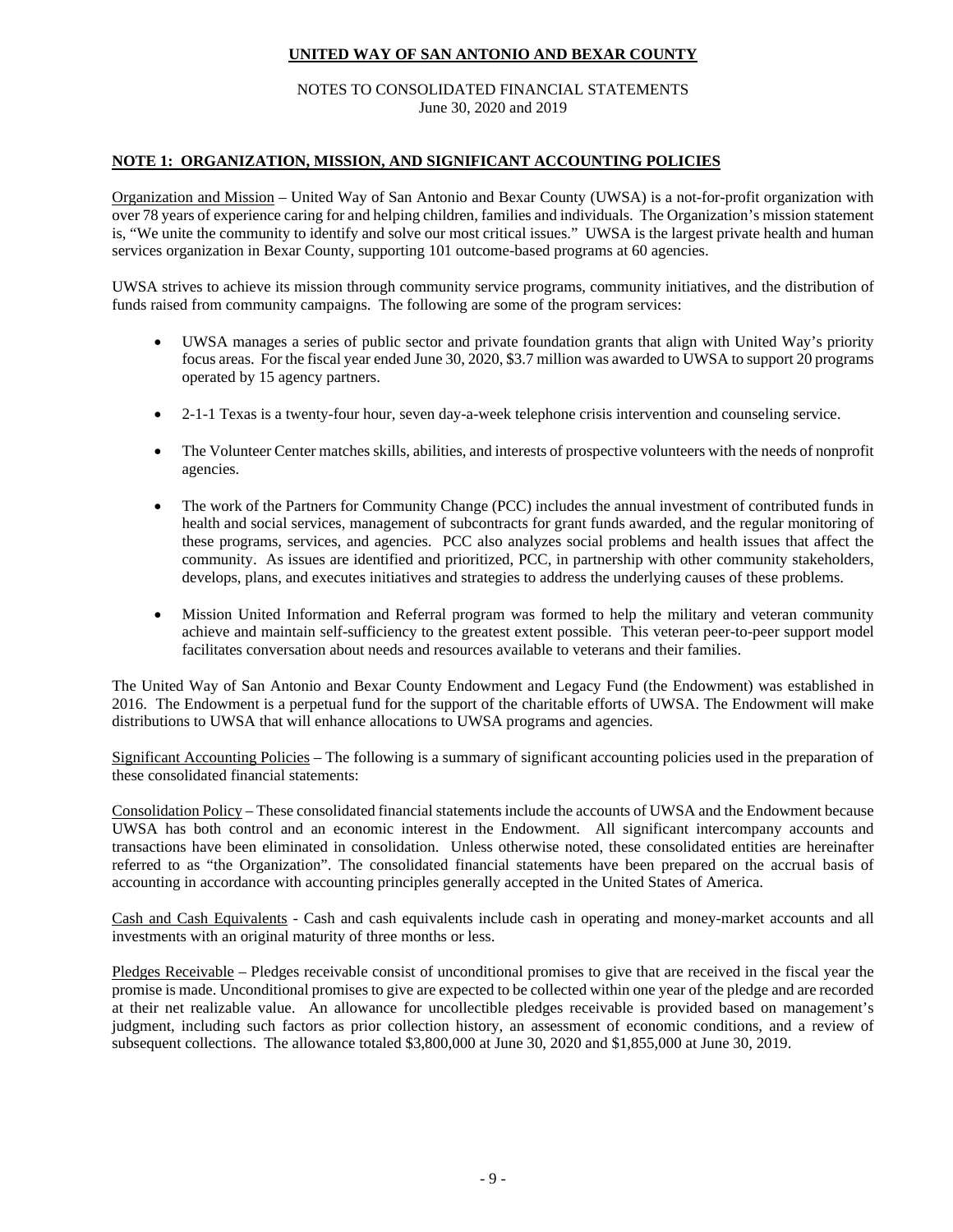#### NOTES TO CONSOLIDATED FINANCIAL STATEMENTS June 30, 2020 and 2019

#### **NOTE 1: SIGNIFICANT ACCOUNTING POLICIES (continued)**

Grants and Other Receivables - At June 30, 2020 and 2019, no allowance for bad debts was established for grants and other receivables as it is management's opinion that losses, if incurred, would not materially affect the financial statements.

Investments – Investments are reported at fair value based on quoted market prices. Realized and unrealized gains and losses are included in the consolidated statement of activities. Investment expenses are netted against investment return in the consolidated statement of activities. Investments available to fund operations are segregated from Endowment investments which are restricted by donors in perpetuity.

Fair Value of Financial Instruments - GAAP establishes a three-level valuation hierarchy for disclosure of fair value measurements. An instrument's categorization within the hierarchy is based upon the lowest level of input that is significant to the fair value measurement.

Level 1 - Inputs that utilize quoted prices (unadjusted) in active markets for identical assets that the Organization has the ability to access.

Level 2 - Inputs that include quoted prices for similar assets and liabilities in active markets, and inputs that are observable for the asset or liability, either directly or indirectly, for substantially the full term of the financial instrument. Fair values for these instruments are estimated using pricing models, quoted prices of securities with similar characteristics, or discounted cash flows.

Level 3 - Inputs that are unobservable inputs for the asset or liability. Inputs are typically based on an entity's own assumptions, as there is little, if any, related market activity.

Restricted Cash – Restricted cash represents cash collected for, and restricted to the Endowment and Legacy Fund, and pending transfer to Endowment investment accounts.

Beneficial Interests in Perpetual Trusts – UWSA has been named as an irrevocable beneficiary of perpetual trusts held and administered by independent trustees. Perpetual trusts provide for the distribution of the net income to UWSA; however, UWSA will never receive the assets of the trusts. At the date UWSA receives notice of a beneficial interest, a contribution with donor restrictions of a perpetual nature is recorded in the statement of activities, and a beneficial interest in perpetual trust is recorded in the statement of financial position at the fair value of the underlying trust assets. Thereafter, beneficial interests in the trusts are reported at the fair value of the trusts' assets in the statement of financial position, with trust distributions and changes in fair value recognized in the statement of activities.

Property and Equipment – The Organization follows the practice of capitalizing expenditures in excess of \$5,000 for land, buildings, and equipment at the cost of acquisition, or if donated, at fair value on the date of donation. Depreciation is provided on a straight-line basis over the estimated useful lives of the assets, which range from 3 to 40 years. When assets are sold or otherwise disposed of, the cost and related depreciation or amortization are removed from the accounts, and any resulting gain or loss is included in the statement of activities. Costs of maintenance and repairs that do not improve or extend the useful lives of the respective assets are expensed.

Net Assets – Net assets, revenues, gains, and losses are classified based on the existence or absence of donor or grantor imposed restrictions. Accordingly, net assets and changes therein are classified and reported as follows:

*Net Assets Without Donor Restrictions* – Net assets available for use in general operations and not subject to donor or certain grantor restrictions.

*Net Assets With Donor Restrictions –* Net assets subject to donor or certain grantor-imposed restrictions. Some donor-imposed restrictions are temporary in nature, such as those that will be met by the passage of time or other events specified by the donor. Other donor-imposed restrictions are perpetual in nature, such as gifts to the Endowment, where the donor stipulates that resources be maintained in perpetuity. Donor-imposed restrictions are released when a restriction expires, that is, when the stipulated time has elapsed, when the stipulated purpose for which the resource was restricted has been fulfilled, or both.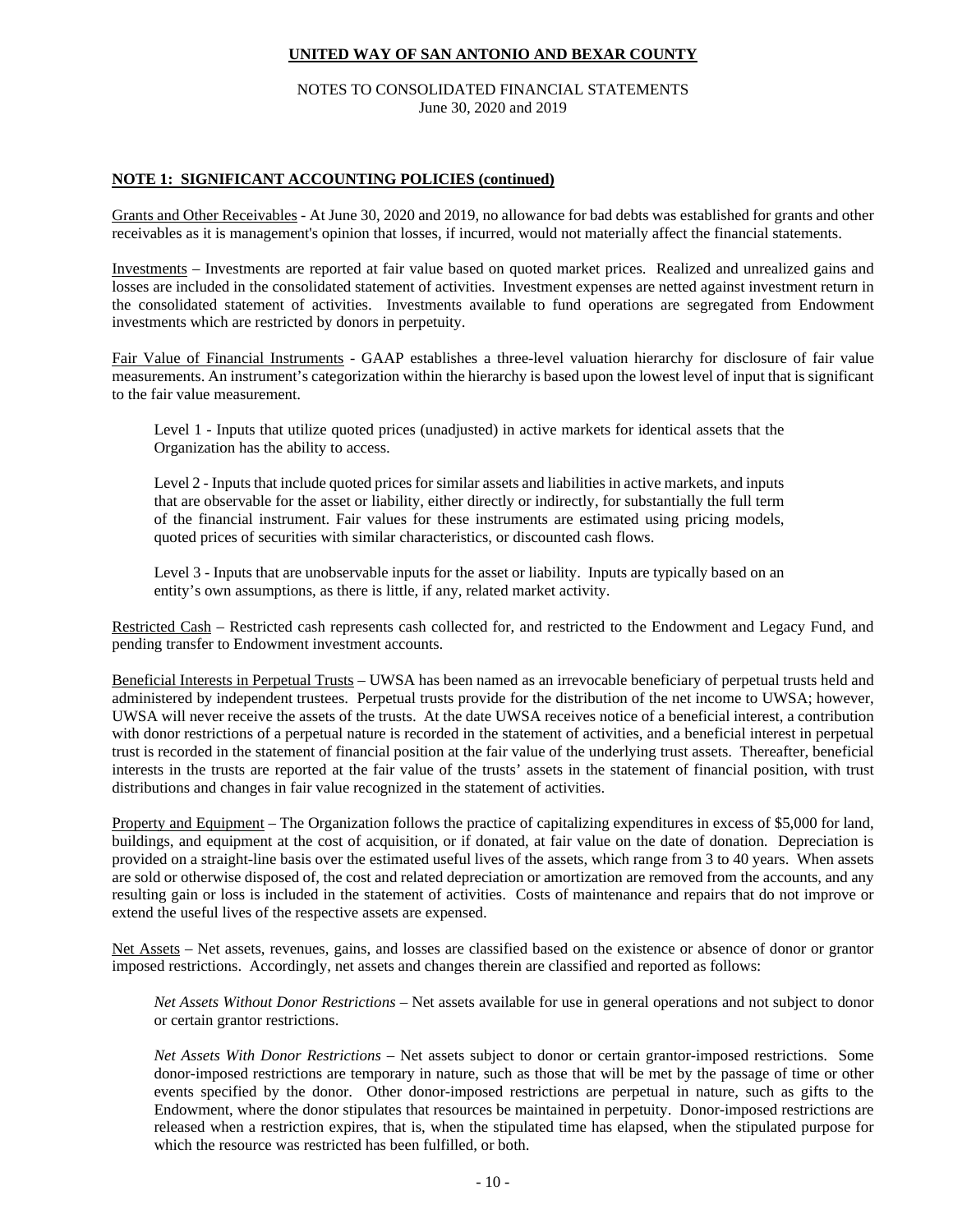NOTES TO CONSOLIDATED FINANCIAL STATEMENTS June 30, 2020 and 2019

#### **NOTE 1: SIGNIFICANT ACCOUNTING POLICIES (continued)**

Revenue and Revenue Recognition – The Organization recognizes contributions when cash, securities or other assets; an unconditional promise to give; or a notification of a beneficial interest is received. Conditional promises to give – that is, those with a measurable performance or other barrier and a right of return – are not recognized until the conditions on which they depend have been met. No conditional promises to give have been received.

A portion of the Organization's revenue is derived from cost-reimbursable federal and state contracts and grants, which are conditioned upon certain performance requirements and/or the incurrence of allowable qualifying expenses. Amounts received are recognized as revenue when the Organization has incurred expenditures in compliance with specific contract or grant provisions. Amounts received prior to incurring qualifying expenditures, if any, would therefore be reported as refundable advances in the statement of financial position. No such advances were held by the Organization at June 30, 2020 or 2019.

Volunteers contribute significant amounts of time to our program services, administration and fundraising campaigns; however, the financial statements do not reflect the value of these contributed services because they do not meet recognition criteria prescribed by generally accepted accounting principles.

Expenses – Expenses are recognized by the Organization on an accrual basis. Expenses paid in advance are recorded as prepaid assets until the applicable period.

*Functional Allocation of Expenses* – The costs of providing various program and supporting activities have been summarized on a functional basis in the consolidated statements of activities. The consolidated statements of functional expenses present expenses by function and natural classification. Expenses directly attributable to specific functional areas of the Organization are reported as expenses of those functional areas while indirect costs that benefit multiple functional areas have been allocated among the various functional areas based on the number of employees involved or the amount of time spent. Functional expenses, including advertising costs, are an expense of the year in which incurred and accordingly, are charged to operations on a current basis.

Federal Income Tax Status - UWSA and the Endowment are exempt from federal income taxes under Section 501(c)(3) of the Internal Revenue Code (IRC); therefore, no provision for income taxes has been made in these consolidated financial statements. GAAP requires recognition and disclosure of uncertain tax positions in the financial statements. Management believes that it has appropriate support for any tax positions taken and that it has no material uncertain tax positions. Accordingly, it has not recognized any liability for uncertain tax positions. For the years ended June 30, 2020 and 2019, UWSA and the Endowment did not recognize any tax related interest or penalties in the financial statements. Tax years 2019-2017 remain open to examination by the taxing jurisdictions that the Organization is subject to, and these periods have not been extended beyond the applicable statute of limitations.

Estimates - The process of preparing financial statements in conformity with GAAP requires the use of estimates and assumptions regarding certain types of assets, liabilities, revenue, and expenses. Such estimates primarily relate to unsettled transactions and events as of the date of the financial statements. Accordingly, upon settlement, actual results may differ from estimated amounts, and those differences could be material.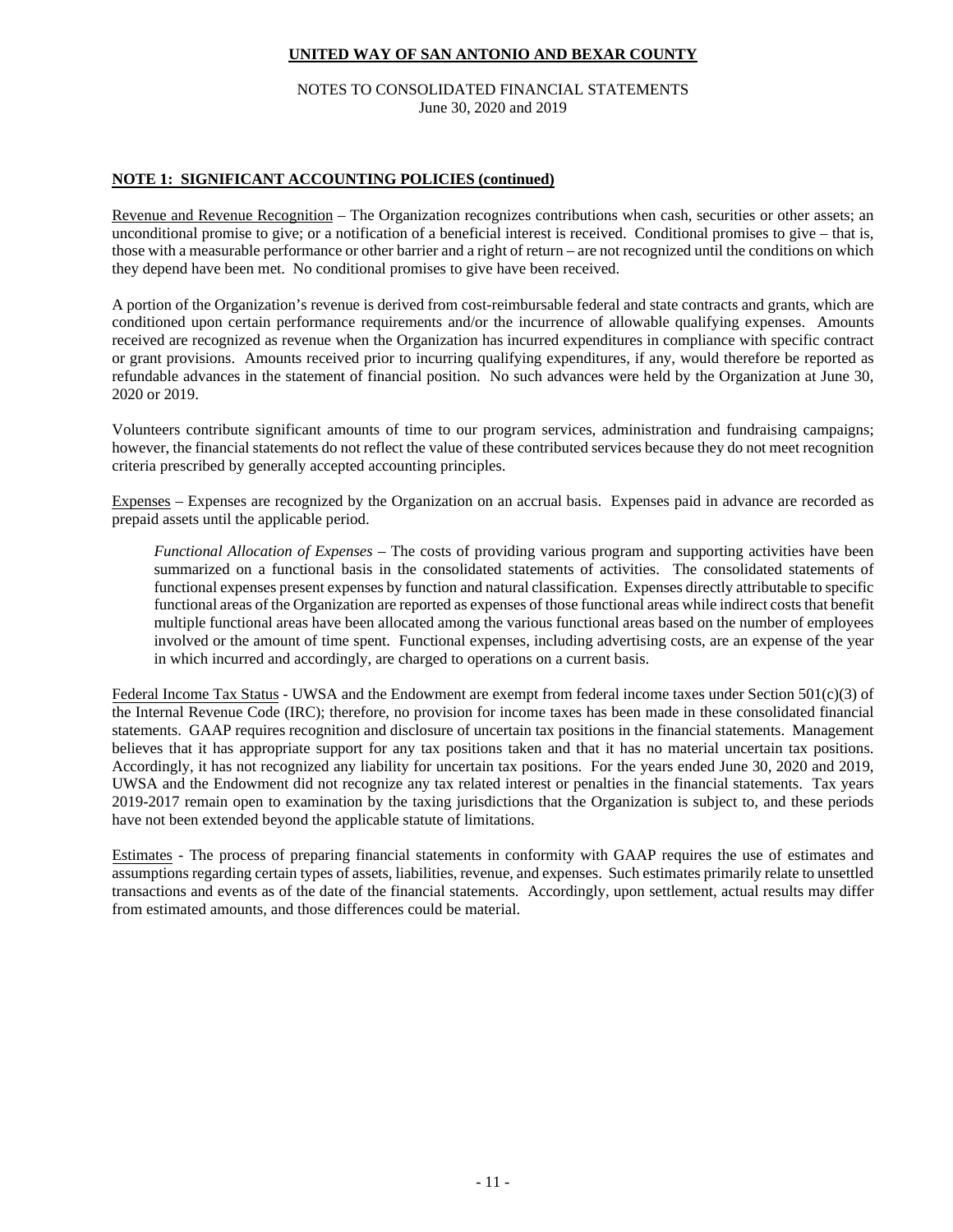#### NOTES TO CONSOLIDATED FINANCIAL STATEMENTS June 30, 2020 and 2019

#### **NOTE 1: SIGNIFICANT ACCOUNTING POLICIES (continued)**

Financial Instruments and Credit Risk – The Organization manages deposit concentration risk by placing cash, money market accounts and investment securities with creditworthy financial institutions. Amounts on deposit may exceed insured limits. To date, the Organization has not experienced losses in any of these accounts due to institutional losses that exceed insured limits. Credit risk associated with grants receivable and promises to give is considered to be limited due to high historical collection rates and because grants receivable are from government agencies and private foundations supportive of our mission. Diversified investment managers whose performance is monitored by UWSA and the endowment and finance committees of the Boards of Directors make investment allocations. Although the total fair value of investments is subject to fluctuation, UWSA's endowment and finance committees believe that the investment policies and guidelines are prudent for the long-term welfare of the Organization.

New Accounting Pronouncements - In February 2016, the FASB issued ASU 2016-02, a new accounting pronouncement regarding lease accounting for reporting periods beginning after December 15, 2021. A lessee will be required to recognize on the balance sheet the assets and liabilities for leases with lease terms of more than 12 months. Management does not expect the new standard to have a significant impact on its financial position, results of operations and related disclosures.

Recently Adopted Accounting Pronouncements - The Organization has adopted Accounting Standards Update (ASU) No. 2018-08, *Not-for-Profit Entities: Clarifying the Scope and the Accounting Guidance for Contributions Received and Contributions Made (Topic 605)* as management believes the standard improves the usefulness and understandability of the Organization's financial reporting. No significant adjustments were required to implement the standard.

Reclassifications – Certain reclassifications of amounts previously reported have been made to the accompanying financial statements to maintain consistency between reporting periods presented.

Public Sector Campaigns and CFC - UWSA manages public sector campaigns for the State Employee Charitable Campaign, the Combined School Districts Charitable Campaign, the City of San Antonio Charitable Campaign, the Bexar County Charitable Campaign and the San Antonio Water System Campaign. UWSA does not include cash held on behalf of those campaigns on the statement of financial position as part of cash and cash equivalents, as UWSA has no discretion as to how those funds are distributed. Cash held on behalf of these campaigns at June 30, 2020 and 2019 was \$1,952,204 and \$1,102,593, respectively.

UWSA participates in the Combined Federal Campaign (CFC) as a local federation and receives designations for its member agencies. UWSA honors those designations by distributing a proportionate share of receipts based on donor designations to each member.

#### **NOTE 2: LIQUIDITY AND AVAILABILITY OF RESOURCES**

The Organization's financial assets available within one year of the consolidated statements of financial position date for general expenditure, including distributions to partner agencies, are as follows:

|                                                | <u>2020</u> | 2019        |
|------------------------------------------------|-------------|-------------|
| Cash and Cash Equivalents                      | 8.211.067   | 6,205,554   |
| UWSA Investments                               | 21,819,811  | 16,616,705  |
| <b>UWSA Pledges Receivable</b>                 | 11,641,614  | 12,947,091  |
| <b>Grants and Other Receivables</b>            | 1,332,143   | 1,028,525   |
| Less: Gifts Restricted by Donors               | (738,005)   | (646, 879)  |
| Less: Amount Restricted for Donor Designations | (8,116,294) | (7,868,274) |
|                                                |             |             |
| Net Financial Assets Available Within One Year | 34,150,336  | 28.282.722  |

Endowment funds consist of donor-restricted contributions to the Endowment. Income from endowment investments, net of investment fees, is restricted for distribution to UWSA. Endowment funds, including earnings, are not available for general expenditure.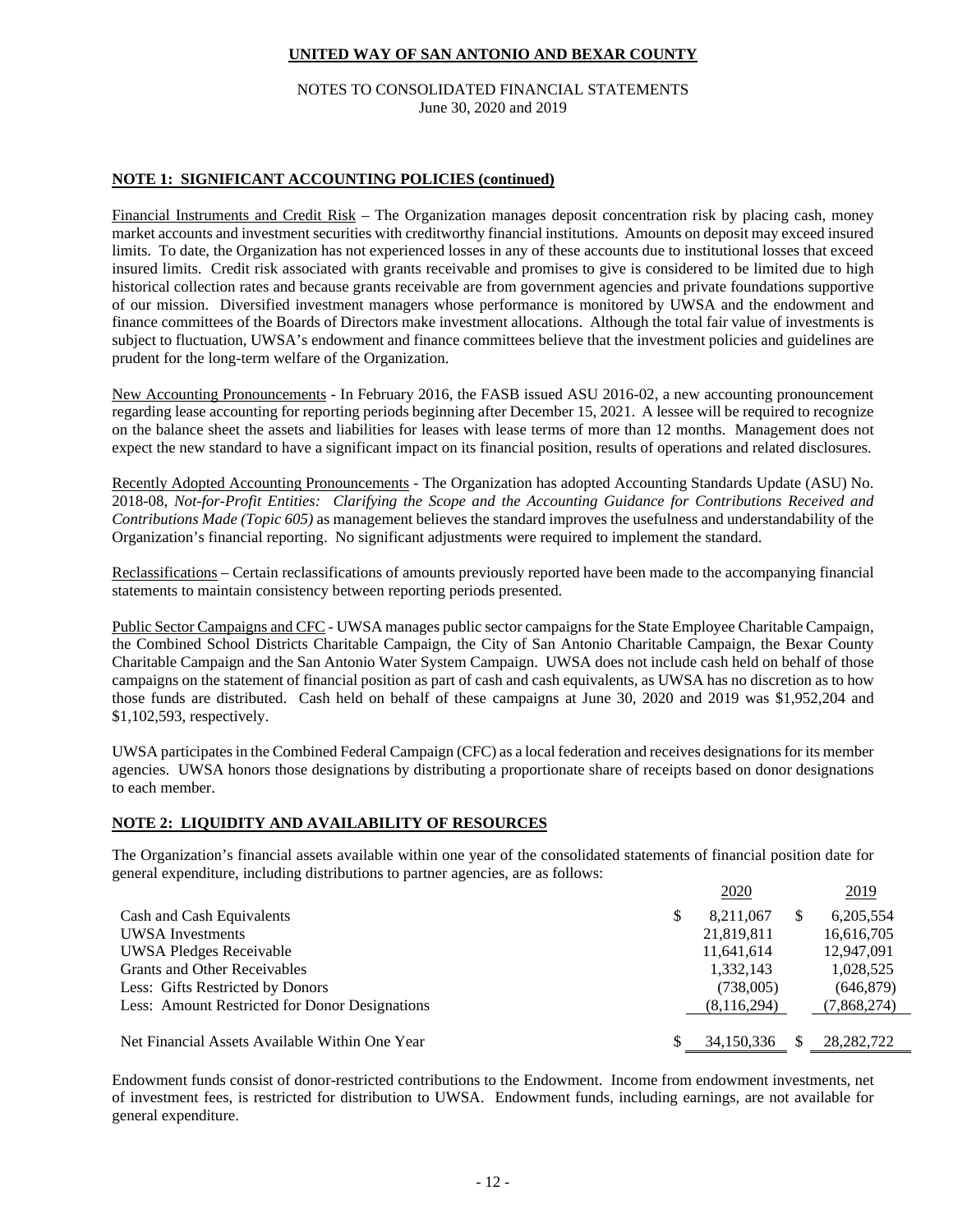#### NOTES TO CONSOLIDATED FINANCIAL STATEMENTS June 30, 2020 and 2019

#### **NOTE 3: INVESTMENTS**

The cost and estimated fair market value of investments at June 30, 2020 were as follows:

|                                   |                  | Unrealized      | Fair               |
|-----------------------------------|------------------|-----------------|--------------------|
|                                   | Cost             | Gain (Loss)     | <u>Value</u>       |
| <b>UWSA:</b>                      |                  |                 |                    |
| Raymond James Money Market        | \$<br>2,622,703  | \$              | \$<br>2,622,703    |
| Raymond James Fixed Income        | 812,076          | 52,133          | 864,209            |
| <b>Raymond James Equities</b>     | 3,267,812        | 344,853         | 3,612,665          |
| Frost Investments - Money Market  | 1,621,537        |                 | 1,621,537          |
| Frost Investments – Fixed Income  | 7,039,923        | 106,804         | 7,146,727          |
| Frost Investments – Equities      | 5,640,937        | 311,033         | 5,951,970          |
| <b>Sub-Total UWSA</b>             | \$<br>21,004,988 | \$<br>814,823   | \$<br>21,819,811   |
|                                   |                  |                 |                    |
| <b>Endowment and Legacy Fund:</b> |                  |                 |                    |
| Money Market Funds                | \$<br>173,947    | \$              | \$<br>173,947      |
| <b>Fixed Income</b>               | 3,942,404        | 140,876         | 4,083,280          |
| Equities                          | 5,773,892        | 1,138,474       | 6,912,366          |
| <b>Alternative Assets</b>         | 893,616          | 60,439          | 954,055            |
| <b>Sub-Total Endowment</b>        | \$<br>10,783,859 | \$<br>1,339,789 | \$<br>12, 123, 648 |
|                                   |                  |                 |                    |
| <b>Consolidated</b>               | \$<br>31,788,847 | \$<br>2,154,612 | \$<br>33,943,459   |

The cost and estimated fair market value of investments at June 30, 2019 were as follows:

|                                   |                  |               | Unrealized  |     | Fair       |
|-----------------------------------|------------------|---------------|-------------|-----|------------|
|                                   | Cost             |               | Gain (Loss) |     | Value      |
| UWSA:                             |                  |               |             |     |            |
| Raymond James Fixed Income        | \$<br>863,066    | <b>S</b>      | 10,285      | \$  | 873,351    |
| <b>Raymond James Equities</b>     | 3,253,669        |               | 289,936     |     | 3,543,605  |
| Frost Investments – Fixed Income  | 6,803,439        |               | 34,906      |     | 6,838,345  |
| Frost Investments - Equities      | 5,036,758        |               | 324,646     |     | 5,361,404  |
| <b>Sub-Total UWSA</b>             | \$<br>15,956,932 | \$            | 659,773     | \$. | 16,616,705 |
| <b>Endowment and Legacy Fund:</b> |                  |               |             |     |            |
| Money Market Funds                | \$<br>251,890    | <sup>\$</sup> |             | \$  | 251,890    |
| <b>Fixed Income</b>               | 3,761,033        |               | 40,030      |     | 3,801,063  |
| Equities                          | 5,718,770        |               | 863,199     |     | 6,581,969  |
| <b>Alternative Assets</b>         | 895,982          |               | 31,455      |     | 927,437    |
| <b>Sub-Total Endowment</b>        | \$<br>10,627,675 | -S            | 934,684     | \$. | 11,562,359 |
| <b>Consolidated</b>               | \$<br>26,584,607 | \$            | 1,594,457   | \$. | 28,179,064 |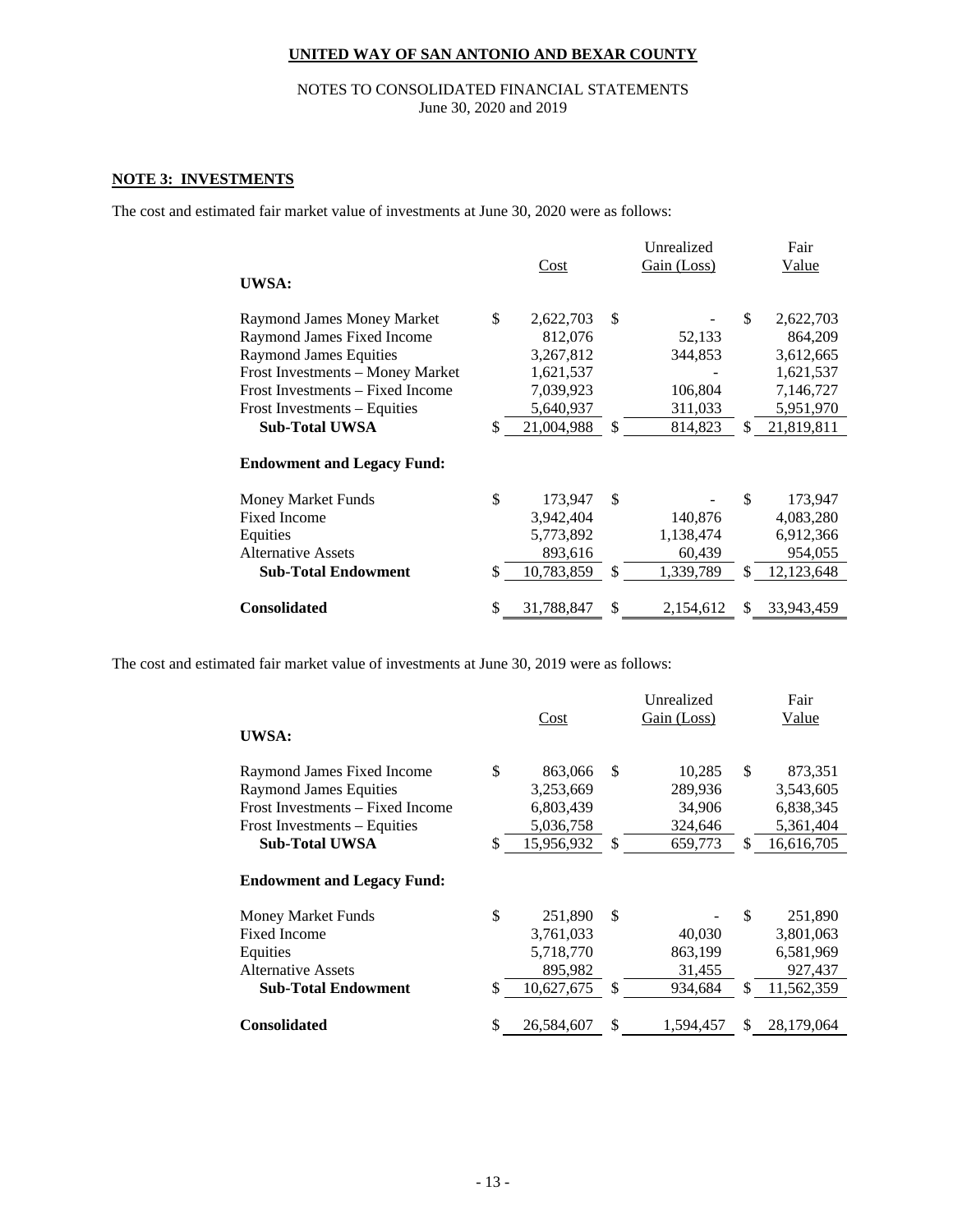#### NOTES TO CONSOLIDATED FINANCIAL STATEMENTS June 30, 2020 and 2019

#### **NOTE 4: BENEFICIAL INTERESTS IN PERPETUAL TRUSTS**

Beneficial Interests in Perpetual Trusts represent UWSA's interests in trusts established by Marrs & Verna McLean and Ruth Chapman & Andrew G. Cowles. Trust assets are held by a third-party trustee and are invested primarily in marketable securities, real estate and mineral interests. UWSA's interest in the corpus of the trusts, capital transactions, and fluctuation in value of the corpus are reported as net assets with donor restrictions – perpetual in nature, while distributable interest and dividend income are reported as net assets without donor restrictions when distributed by the trustee.

As of June 30, 2020 and 2019, UWSA's interest in the fair value of the perpetual trusts was as follows:

|                                       | 2020      | 2019      |
|---------------------------------------|-----------|-----------|
| Marrs & Verna McLean Trust            | 863.359   | 883.938   |
| Ruth Chapman & Andrew G. Cowles Trust | 1,001,374 | 1.002.030 |
| Interest in Perpetual Trusts          | 1.864.733 | 1.885.968 |

#### **NOTE 5: FAIR VALUE OF FINANCIAL INSTRUMENTS**

The Organization uses fair value measurements to record fair value adjustments to certain assets and liabilities to determine fair value disclosures. For additional information on how the Organization measures fair value, refer to Note 1, Significant Accounting Policies.

The following is a description of the valuation methods and assumptions used in estimating the fair value disclosures for financial investments:

- UWSA investments Valued at the fair value of instruments held at fiscal year-end at quoted market prices.
- Endowment investments Valued at the fair value of instruments held at fiscal year-end at quoted market prices.
- Interests held in perpetual trusts Marketable Securities are valued at the fair value of instruments held at fiscal year-end at quoted market prices. Trust investments also include mineral interests and real estate holdings that are not traded regularly, and valuation inputs are not observable.

Total consolidated investments as of June 30, 2020 and June 30, 2019, are \$33,943,459 and \$28,179,064, respectively, and are considered Level 1 financial instruments.

Total interests held in perpetual trusts as of June 30, 2020 and June 30, 2019 are \$1,864,733 and \$1,885,968, respectively, and are considered Level 3 financial instruments.

#### **NOTE 6: PROPERTY AND EQUIPMENT**

Property and equipment consist of the following at June 30:

|                                   |    | 2020        | 2019          |
|-----------------------------------|----|-------------|---------------|
| Land and improvements             | \$ | 610,693     | \$<br>610,693 |
| <b>Buildings</b>                  |    | 1,963,594   | 1,958,552     |
| Computer equipment                |    | 493,340     | 463,673       |
| Office and other equipment        |    | 565,528     | 506,569       |
| Less: accumulated depreciation    |    | (2,490,728) | (2,425,808)   |
| Net Land, Buildings and Equipment | S  | 1,142,427   | 1,113,679     |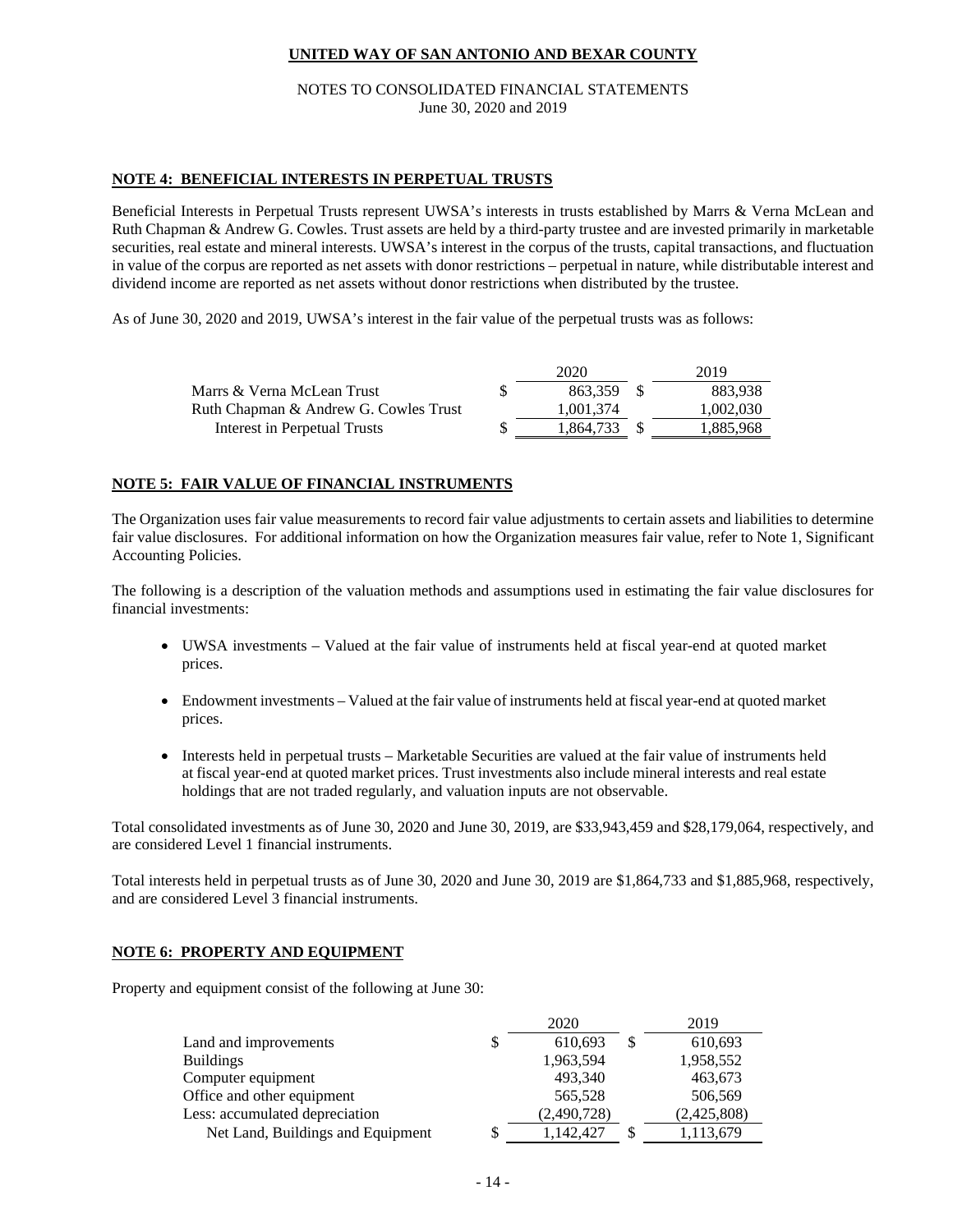NOTES TO CONSOLIDATED FINANCIAL STATEMENTS June 30, 2020 and 2019

#### **NOTE 7: DONOR DESIGNATIONS PAYABLE**

Donors to the Organization's campaign may designate all or part of their contributions to specific agencies. For accounting purposes, these specific designations are not considered to be part of the amount allocated to agencies and are deducted from the campaign amount available to UWSA. Donor designations deducted from the community campaign on the statement of activities (\$9,044,021 and \$9,030,572) represent total designations, including restricted gifts, for Campaigns 2019 and 2018, respectively; the statement of financial position amounts (\$8,116,294 and \$7,868,274) represent the designations payable, less prepaid designations for Campaigns 2019 and 2018, respectively.

#### **NOTE 8: LOAN PAYABLE UNDER SBA PPP LOAN PROGRAM**

In April 2020, UWSA received \$1,464,630 in loan proceeds from Texas Capital Bank through the Paycheck Protection Program (PPP) offered by the Small Business Administration (SBA). All, or a portion of the loan proceeds may be forgiven by the SBA if the loan proceeds are used for specific costs, including payroll, certain employee benefits, and utilities over the twenty-four week period following receipt of the proceeds. UWSA intends to apply for forgiveness of 100% of the loan proceeds, although it is unknown what amount, if any, will be forgiven by the SBA. Any amount not forgiven must be repaid to Texas Capital Bank over a 60 month period with interest at 1% per annum.

#### **NOTE 9: COMMITMENTS**

Annual campaigns are conducted from June to January (campaign period) to raise support for programs. Program funds are distributed to participating agencies in the fiscal year that begins July 1 following the campaign period. Allocations, restricted gifts and grants payable to agencies and programs in fiscal year 2021 are estimated to total \$26,208,352.

Accrued expenses in the statement of financial position include \$676,975 in accrued retirement obligations due to a UWSA executive. Although much of this obligation will be paid as compensation and benefits for services to be provided through March of 2021, the obligation is fixed, determinable, and therefore, fully accrued. The recorded obligation also includes a calculation of all benefits due and payable related to the employment period.

#### **NOTE 10: 403(b) THRIFT PLAN**

UWSA sponsors a 403(b) thrift plan to enable employees to accumulate long-term savings for their retirement in a taxdeferred plan. Employer matching contributions are available to employees who have completed 12 months of service and are at least 21 years of age. UWSA provides a base contribution of 3% of an eligible employee's compensation and matches employee contributions up to 6% of salary. For the years ended June 30, 2020 and 2019, UWSA's contributions totaled \$458,394 and \$502,716, respectively.

#### **NOTE 11: UNITED WAY OF SAN ANTONIO AND BEXAR COUNTY ENDOWMENT AND LEGACY FUND**

#### *General Information*

The Organization's donor restricted endowment is known as United Way of San Antonio and Bexar County Endowment and Legacy Fund (the Endowment; see Note 1). The Endowment consists of donor-restricted endowment contributions and accumulated earnings on those funds not yet appropriated for expenditure. The Endowment was established to provide funds to support UWSA programs and agency allocations.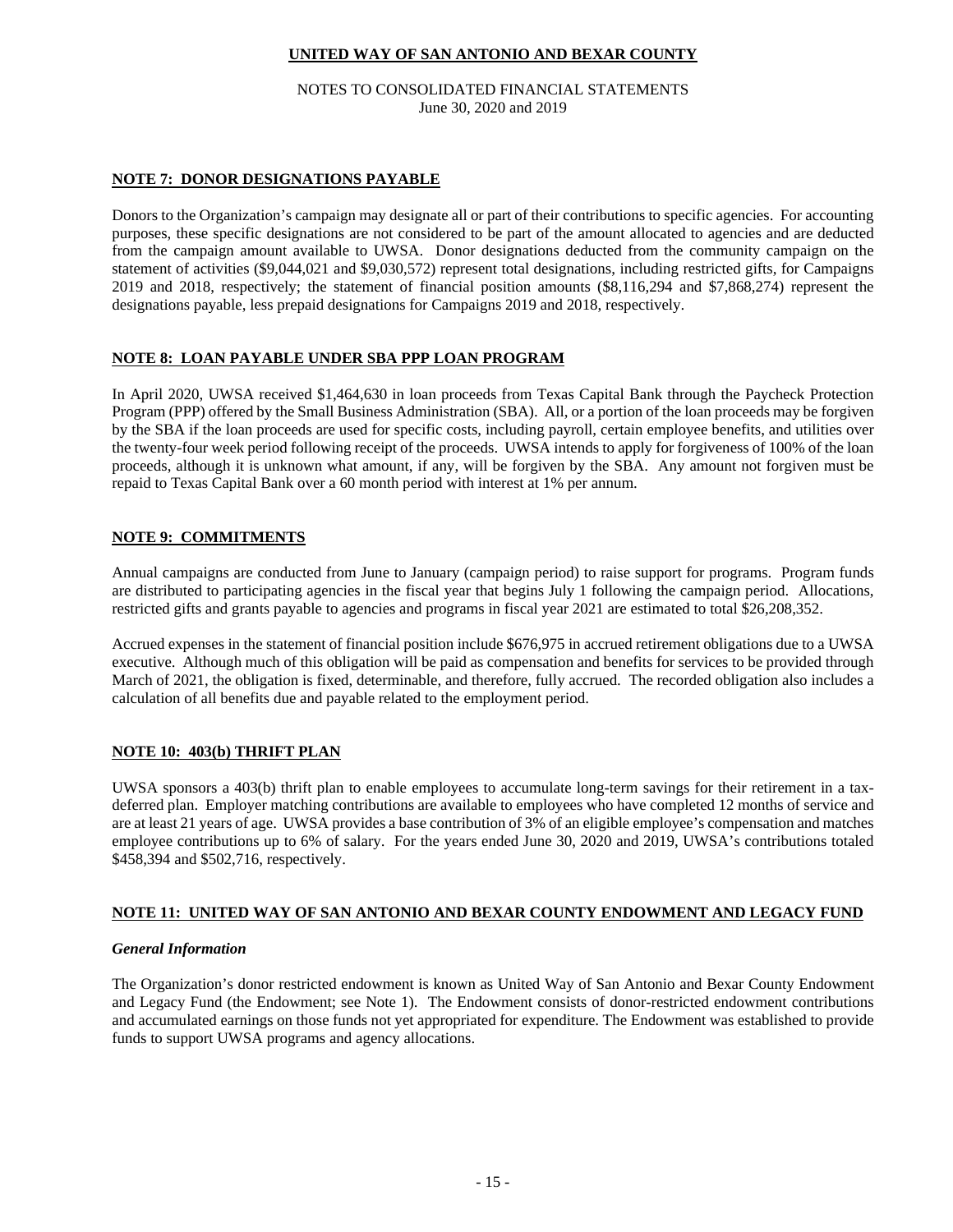#### NOTES TO CONSOLIDATED FINANCIAL STATEMENTS June 30, 2020 and 2019

#### **NOTE 11: UNITED WAY OF SAN ANTONIO AND BEXAR COUNTY ENDOWMENT AND LEGACY FUND (continued)**

#### *Endowment "Principal" Interpretation*

The Organization's Board of Directors has interpreted the Texas Uniform Prudent Management of Institutional Funds Act (TUPMIFA) as requiring the preservation of the fair value of the original gift as of the gift date of the donor-restricted endowment funds, absent explicit donor stipulations to the contrary. As of the date of these financial statements, there were no such donor stipulations. As a result of this interpretation, the Endowment will retain in perpetuity (a) the original value of initial and subsequent gift amounts (including promises to give at fair value) donated to the Endowment and (b) any accumulations to the endowment made in accordance with the direction of the applicable donor gift instrument at the time the accumulation is added. Donor-restricted amounts not retained in perpetuity are subject to appropriation for expenditure by the Endowment in a manner consistent with the standard of prudence prescribed by TUPMIFA.

#### *Endowment "Income" Appropriation (Spending Policy)*

When the fair market value of the fund exceeds the endowment principal, up to 4% of the fair market value may be appropriated for expenditure in any year. This is calculated on the basis of market values determined at least quarterly, and averaged over a period of three years immediately preceding the year in which the appropriation for expenditure is to be made. These funds may only be appropriated and distributed in accordance with donor use restrictions.

In accordance with TUPMIFA, in all its endowment spending activity, the Endowment will consider the following factors in making a determination to appropriate (spend) or accumulate donor-restricted endowment funds:

- The duration and preservation of the fund
- The purposes of the Endowment and the donor-restricted endowment fund
- General economic and investment market conditions
- The possible effect of inflation and deflation
- The expected total return from income and the appreciation of investments
- Other resources of the Endowment, and
- The investment policies of the Endowment

#### *Endowment Investment Policy*

The Endowment has adopted an investment policy that attempts to provide a predictable stream of funds for UWSA programs while seeking to maintain the purchasing power of the Endowment assets. Over time, long-term rates of return should be equal to an amount sufficient to maintain the purchasing power of the Endowment assets, to provide the necessary capital to fund the spending policy, and to cover the costs of managing the Endowment investments. To satisfy these objectives, the investment portfolio is structured on a total-return approach through which investment returns are achieved through both capital appreciation (realized and unrealized) and current yield (interest and dividends). Substantially all of the funds are invested to seek growth of principal over time.

#### *Endowment Net Asset Composition by Type of Fund*

| With Donor Restrictions:               | Year Ended June 30, 2020 | Year Ended June 30, 2019 |
|----------------------------------------|--------------------------|--------------------------|
| Donor-restricted endowment - Principal | 10.503.327               | 10,503,327               |
| Accumulated investment earnings        | 1.953.321                | 1.479.032                |
| Total                                  | 12.456.648               | 11,982,359               |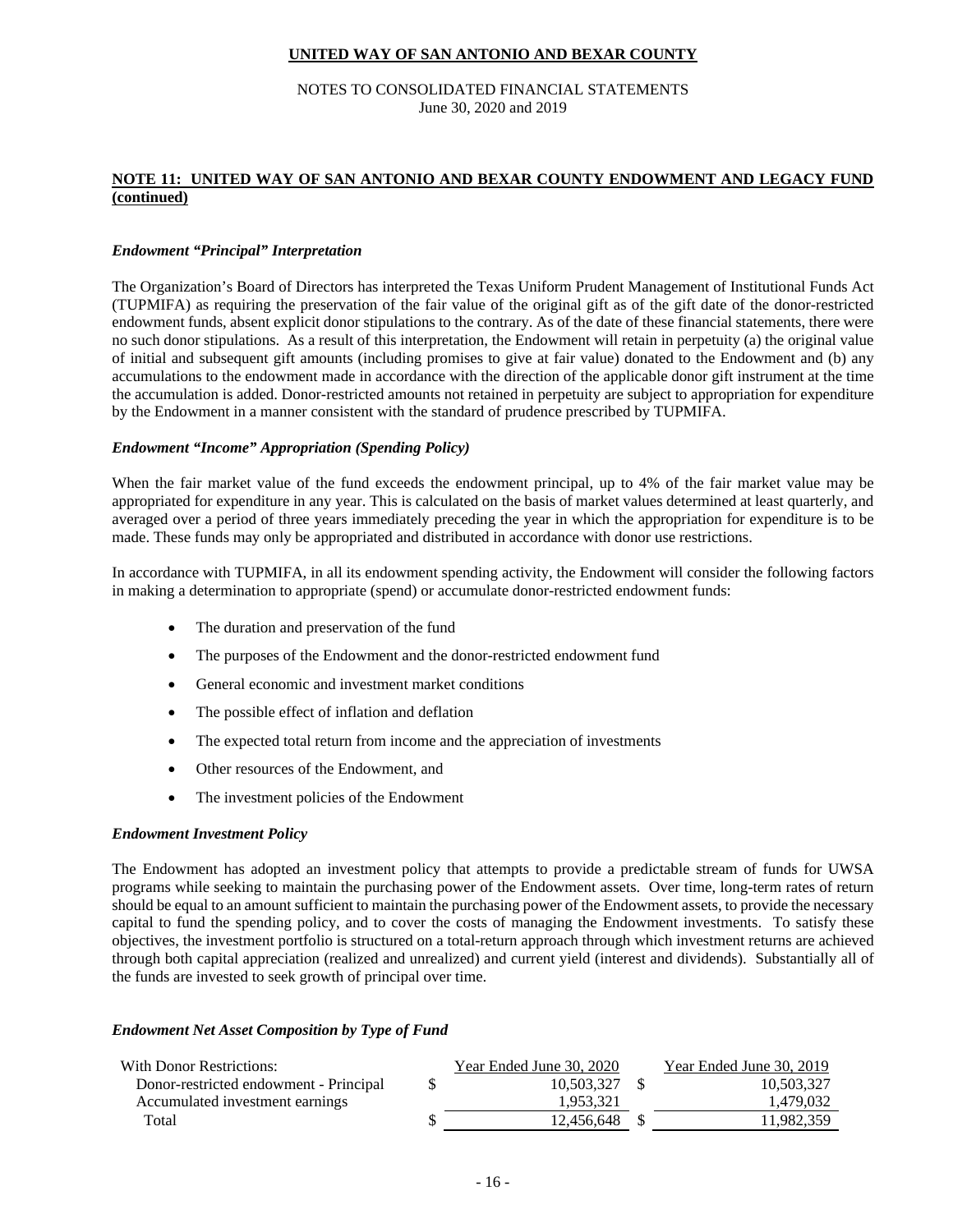#### NOTES TO CONSOLIDATED FINANCIAL STATEMENTS June 30, 2020 and 2019

#### **NOTE 11: UNITED WAY OF SAN ANTONIO AND BEXAR COUNTY ENDOWMENT AND LEGACY FUND (continued)**

#### *Changes in Endowment Net Assets*

| <b>With Donor Restrictions:</b>         |   | Year Ended June 30, 2020 | Year Ended June 30, 2019 |
|-----------------------------------------|---|--------------------------|--------------------------|
| Endowment net assets, beginning of year | S | 11.982.359               | 11.316.434               |
| Investment earnings, net                |   | 471.289                  | 660,078                  |
| Contributions                           |   | 3.000                    | 5.847                    |
| Total                                   | S | 12.456.648               | 11.982.359               |
|                                         |   |                          |                          |

#### *Underwater Endowment Funds*

The Organization considers an endowment fund to be underwater if the fair value of the fund is less than the sum of (a) the original value of initial and subsequent gift amounts donated to the fund and (b) any accumulations to the fund that are required to be maintained in perpetuity in accordance with the direction of the applicable donor gift instrument. The Organization complies with the TUPMIFA, and has interpreted that law to permit spending from underwater funds in accordance with the prudent measures required under the law. The Organization's endowment fund was not underwater as of June 30, 2020 or 2019, and the endowment has not appropriated any funds for distribution since its inception.

#### **NOTE 12: NET ASSETS WITH DONOR RESTRICTIONS**

Net assets with donor restrictions are restricted for the following purposes or periods:

|                                                         | 2020         | 2019         |
|---------------------------------------------------------|--------------|--------------|
| Subject to the passage of time:                         |              |              |
| Promises to give restricted for future campaigns        | \$25,839,621 | \$24,108,504 |
| Endowments:                                             |              |              |
| Subject to endowment spending policy and appropriation: |              |              |
| Contributions to perpetually restricted endowment       | 10,503,327   | 10,503,327   |
| Endowment earnings subject to appropriation             | 1,953,321    | 1,479,032    |
| <b>Total Endowments</b>                                 | 12,456,648   | 11,982,359   |
| Not subject to spending policy or appropriation:        |              |              |
| Beneficial interests in perpetual trusts                | 1,864,733    | 1,885,968    |
| <b>Total Net Assets With Donor Restrictions</b>         | \$40,161,002 | \$37,976,831 |

Net assets were released from donor restrictions by incurring expenses satisfying the restricted purpose or by occurrence of the passage of time or other events specified by the donors in the amounts of \$ 24,108,504 and \$ 25,564,961 for the years ended June 30, 2020 and 2019, respectively. These amounts primarily represent releases of promises to give restricted for future campaigns.

#### **NOTE 13: RELATED PARTY TRANSACTIONS**

UWSA pays annual affiliation fees for membership in United Ways of Texas (\$75,000 and \$76,751 for the years ended June 30, 2020 and 2019, respectively) and United Way Worldwide (\$467,179 and \$492,584 for the years ended June 30, 2020 and 2019, respectively) for which UWSA receives the right to use the national brand in charitable endeavors, national advocacy of issues, member education, training and other support.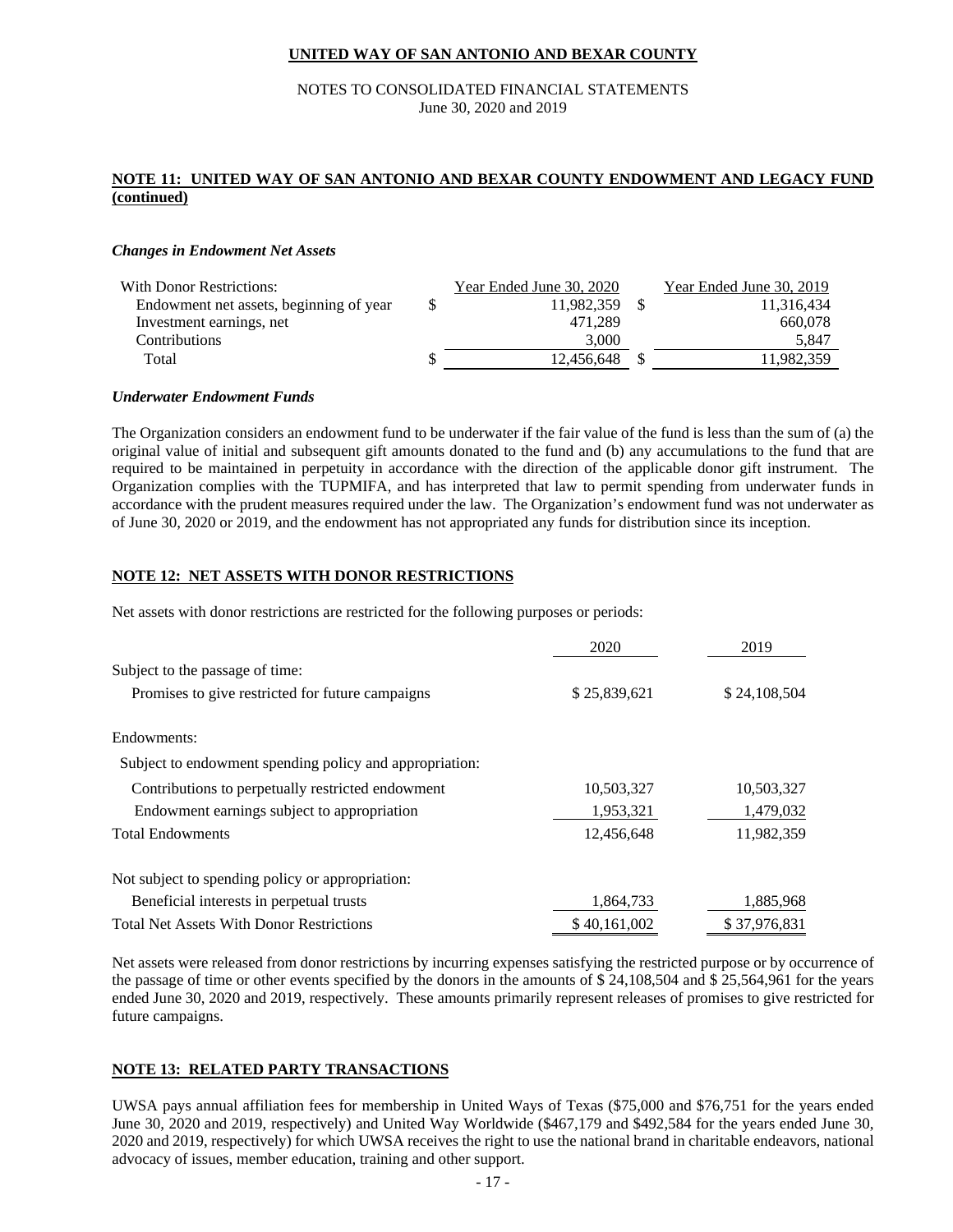#### NOTES TO CONSOLIDATED FINANCIAL STATEMENTS June 30, 2020 and 2019

#### **NOTE 14: IN-KIND REVENUE**

United Way Worldwide (UWW) maintains relationships with the National Football League (NFL), the Ad Council and other organizations on behalf of the local United Ways and underwrites the cost to produce Public Service Announcements (PSAs) that promote the programs of United Way. The NFL, the Ad Council and other organizations provide the media space such as television and radio airtime, newspaper and magazine print space, billboards, etc. throughout the year at no cost to United Ways. The Organization's share of the combined value of the donated media was estimated to be \$296,416 and \$337,787 respectively, for the years ended June 30, 2020 and 2019, and are included as in-kind revenue and expense in the statements of activities and functional expenses.

UWSA received a non-cash grant from Qlik, a business intelligence software company, to provide a platform that allows UWSA to bring together two types of data—community indicator data that describes community conditions that are measurable proxies for the results we want to see in the community and program performance data from our impact council partner agencies. The use of Qlik products aims to tie together these sources of data to tell a visual story about the type, scale and progression of community impact over time of investments made, and to allow for ongoing analysis of the data to be fed into UWSA's decision making process. The Organization's share of the combined value of the donated products and services was estimated to be \$626,000 for the year ended June 30, 2020 and is included as in-kind revenue and expense in the statement of activities and functional expenses.

#### **NOTE 15: SUBSEQUENT EVENTS**

Management has evaluated events subsequent to year end and through November 5, 2020, which is the date the financial statements were available to be issued.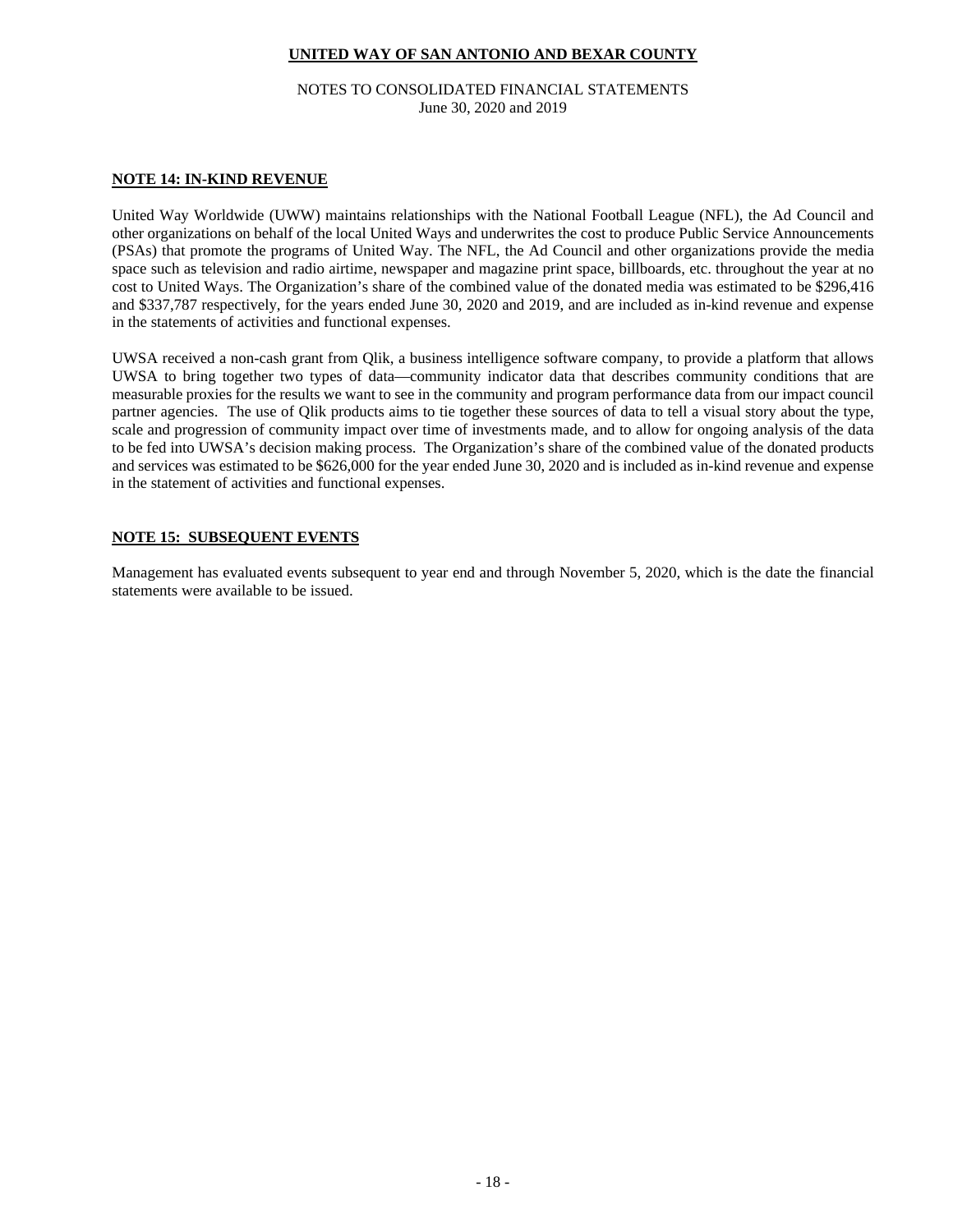#### **SCHEDULE OF DISTRIBUTIONS TO AGENCIES AND PROGRAMS**

For The Years Ended June 30, 2020 and 2019

|                                                      | Totals |         |    |         |  |
|------------------------------------------------------|--------|---------|----|---------|--|
|                                                      |        | 2020    |    | 2019    |  |
| Alamo Colleges                                       | \$     | 152,102 | \$ |         |  |
| Alpha Home, Inc.                                     |        | 116,871 |    | 121,517 |  |
| American Heart Association, S.A. Division            |        | 164,900 |    | 157,858 |  |
| American Indians in Texas                            |        | 81,250  |    |         |  |
| American Red Cross, S.A. Area Chapter                |        | 188,686 |    | 341,319 |  |
| Any Baby Can of San Antonio                          |        | 366,879 |    | 330,292 |  |
| ARC of San Antonio, The                              |        | 58,707  |    | 64,423  |  |
| <b>Autism Community Network</b>                      |        | 207,614 |    |         |  |
| AVANCE - San Antonio, Inc.                           |        | 526,497 |    | 300,549 |  |
| <b>Barshop Jewish Community Center</b>               |        | 11,514  |    | 314,535 |  |
| Bexar County Health Collabrative                     |        | 400,000 |    |         |  |
| Big Brothers Big Sisters of South Texas              |        | 330,965 |    | 191,034 |  |
| Blessed Sacrament Academy Child Development Center   |        | 126,660 |    |         |  |
| Boy Scouts of America, Alamo Area Council            |        | 106,596 |    | 663,638 |  |
| Boys & Girls Clubs of San Antonio                    |        | 255,330 |    | 402,039 |  |
| Boysville, Inc.                                      |        | 211,609 |    | 220,467 |  |
| <b>Brighton Center</b>                               |        | 208,120 |    | 71,243  |  |
| Catholic Charities, Archdiocese of San Antonio, Inc. |        | 404,480 |    | 726,811 |  |
| CentroMed                                            |        | 24,080  |    | 376,077 |  |
| Child Advocates San Antonio                          |        | 173,033 |    | 182,770 |  |
| Children's Association for Maximum Potential         |        | 65,231  |    | 272,732 |  |
| <b>Childrens Bereavement</b>                         |        | 125,000 |    |         |  |
| Children's Hospital of San Antonio                   |        | 254,108 |    | 640,666 |  |
| Children's Shelter, The                              |        | 672,367 |    | 897,304 |  |
| ChildSafe                                            |        | 515,045 |    | 147,245 |  |
| <b>Christian Assistance Ministry</b>                 |        | 147,242 |    | 166,596 |  |
| Chrysalis Ministries, Inc.                           |        | 202,440 |    | 209,311 |  |
| City Year                                            |        | 175,000 |    |         |  |
| Clarity Child Guidance Center                        |        | 351,683 |    | 944,801 |  |
| Communities in Schools of San Antonio                |        | 557,346 |    | 568,989 |  |
| Crosspoint, Inc.                                     |        | 17,200  |    | 16,203  |  |
| Daughters of Charity Services, S.A.                  |        | 66,290  |    | 279,913 |  |
| Depelchin Children's Center                          |        | 110,616 |    |         |  |
| <b>Education Investment Foundation</b>               |        | 232,893 |    |         |  |
| Ella Austin Community Center                         |        | 168,439 |    | 261,505 |  |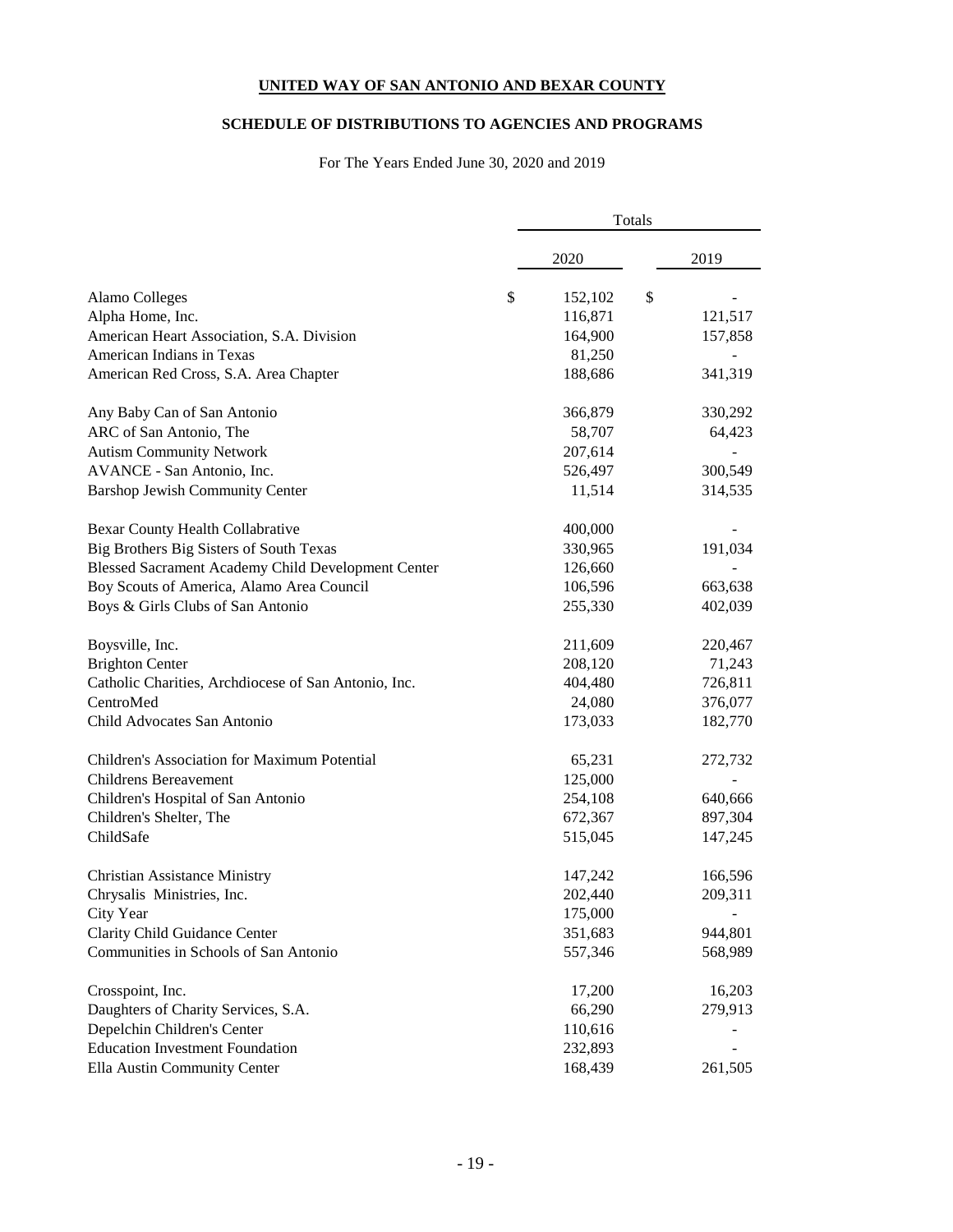#### **SCHEDULE OF DISTRIBUTIONS TO AGENCIES AND PROGRAMS**

For The Years Ended June 30, 2020 and 2019

|                                                      | Totals |           |    |           |  |
|------------------------------------------------------|--------|-----------|----|-----------|--|
|                                                      |        | 2020      |    | 2019      |  |
| Endeavors (formerly Family Endeavors)                | \$     | 161,657   | \$ | 69,020    |  |
| Family Service Association of San Antonio, Inc.      |        | 2,302,148 |    | 1,093,555 |  |
| Family Violence Prevention Services, Inc.            |        | 829,287   |    | 702,265   |  |
| Girl Scouts of Southwest Texas                       |        | 51,104    |    | 496,358   |  |
| Good Samaritan Community Services                    |        | 450,982   |    | 526,058   |  |
| Goodwill Industries of San Antonio                   |        | 658,268   |    | 572,080   |  |
| Greater Randolph Area Service Programs               |        | 109,621   |    | 110,394   |  |
| Guardian House                                       |        | 43,759    |    |           |  |
| Haven for Hope                                       |        | 1,413,600 |    | 1,187,750 |  |
| Healy-Murphy Center                                  |        | 372,273   |    | 328,570   |  |
| Jefferson Outreach for Older People                  |        | 12,158    |    | 25,139    |  |
| Jewish Family Service of San Antonio Texas, Inc.     |        | 23,281    |    | 173,731   |  |
| Lifetime Recovery                                    |        | 165,378   |    | 224,511   |  |
| Madonna Neighborhood Center                          |        | 23,678    |    | 32,033    |  |
| Martinez Street Women's Center                       |        | 154,855   |    |           |  |
| Meals on Wheels (formerly Christian Senior Services) |        | 245,639   |    | 281,618   |  |
| <b>Mission Road Ministries</b>                       |        | 309,800   |    | 627,422   |  |
| Northeast Senior Assistance (NESA)                   |        | 12,783    |    | 25,139    |  |
| Presa Community Service Center                       |        | 186,056   |    | 252,389   |  |
| Rape Crisis Center for Children and Adults, The      |        | 334,293   |    | 256,164   |  |
| Respite Care of San Antonio                          |        | 90,501    |    | 298,117   |  |
| <b>Restore Education</b>                             |        | 447,791   |    |           |  |
| Ride Connect Texas (formerly SWOOP)                  |        | 6,525     |    | 24,828    |  |
| <b>Rise Recovery</b>                                 |        | 422,983   |    | 256,342   |  |
| Roy Mass' Youth Alternatives, Inc.                   |        | 297,810   |    | 382,804   |  |
| <b>SA Christian Hope</b>                             |        | 112,500   |    |           |  |
| <b>SA Youth</b>                                      |        | 18,045    |    | 79,206    |  |
| Salvation Army, The                                  |        | 572,842   |    | 587,240   |  |
| San Antonio AIDS Foundation                          |        | 72,137    |    | 110,934   |  |
| San Antonio Council on Alcohol and Drug Abuse        |        | 28,111    |    | 120,495   |  |
| San Antonio Food Bank                                |        | 905,837   |    | 1,237,526 |  |
| San Antonio Metropolitan Ministries                  |        | 124,318   |    | 158,597   |  |
| San Antonio Sports                                   |        | 27,170    |    | 52,903    |  |
| Seton Home                                           |        | 116,463   |    | 186,481   |  |
| St. Paul Lutheran Child Development Center           |        | 405,794   |    | 65,630    |  |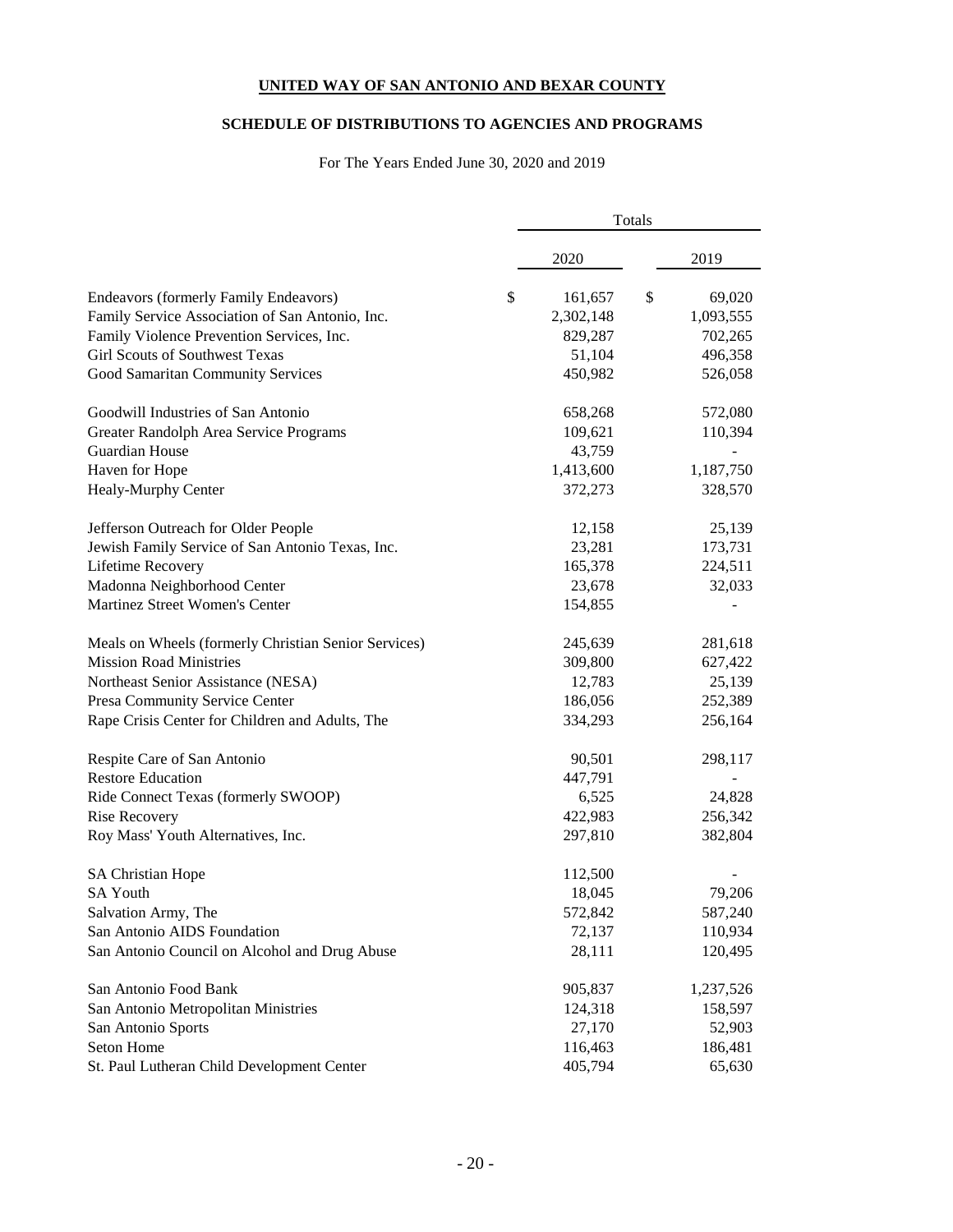#### **SCHEDULE OF DISTRIBUTIONS TO AGENCIES AND PROGRAMS**

For The Years Ended June 30, 2020 and 2019

|                                                          | Totals |            |    |            |  |
|----------------------------------------------------------|--------|------------|----|------------|--|
|                                                          |        | 2020       |    | 2019       |  |
| St. Peter - St. Joseph Children's Home                   | \$     | 253,834    | \$ | 326,803    |  |
| Texas Diaper Bank                                        |        | 44,047     |    | 51,712     |  |
| <b>Thrivewell Cancer Foundation</b>                      |        | 87,976     |    | 33,847     |  |
| U.S.O. Council of San Antonio                            |        | 189,672    |    | 153,147    |  |
| <b>Urban Strategies</b>                                  |        | 178,768    |    |            |  |
| Young Men's Christian Association of Greater San Antonio |        | 1,243,734  |    | 1,408,351  |  |
| Young Women's Christian Association                      |        | 569,830    |    | 450,416    |  |
| Youth Centers on Military Installations:                 |        |            |    |            |  |
| <b>JBSA Fort Sam Houston Youth Services</b>              |        | 50,586     |    | 142,413    |  |
| JBSA Lackland AFB Boys & Girls Club                      |        | 26,418     |    | 72,094     |  |
| <b>JBSA Randolph AFB Youth Activities</b>                |        | 25,811     |    | 65,785     |  |
| United Way Initiatives and Grant Distributions:          |        |            |    |            |  |
| Community Building & Investment                          |        | 408,633    |    | 581,151    |  |
| Developing Successful Children                           |        | 1,674,223  |    | 2,887,845  |  |
| Eastside Promise Neighborhood                            |        | 536,112    |    | 1,014,453  |  |
| Military Information and Referral                        |        | 55,957     |    | 496,380    |  |
| <b>Strengthening Families Partnership</b>                |        | 2,766,205  |    | 2,796,465  |  |
| <b>Students Succeeding in School</b>                     |        | 3,162      |    | 1,552,789  |  |
| Other United Ways and Organizations                      |        | 2,185,819  |    | 727,090    |  |
| Special Contributions for Hurricane Harvey:              |        |            |    |            |  |
| <b>American Red Cross</b>                                |        | 4,200      |    | 703,581    |  |
| Special Contributions for COVID Relief                   |        | 275,000    |    |            |  |
| <b>TOTAL DISTRIBUTION</b>                                | S      | 29,866,227 | \$ | 32,879,458 |  |
| <b>TO AGENCIES / PROGRAMS</b>                            |        |            |    |            |  |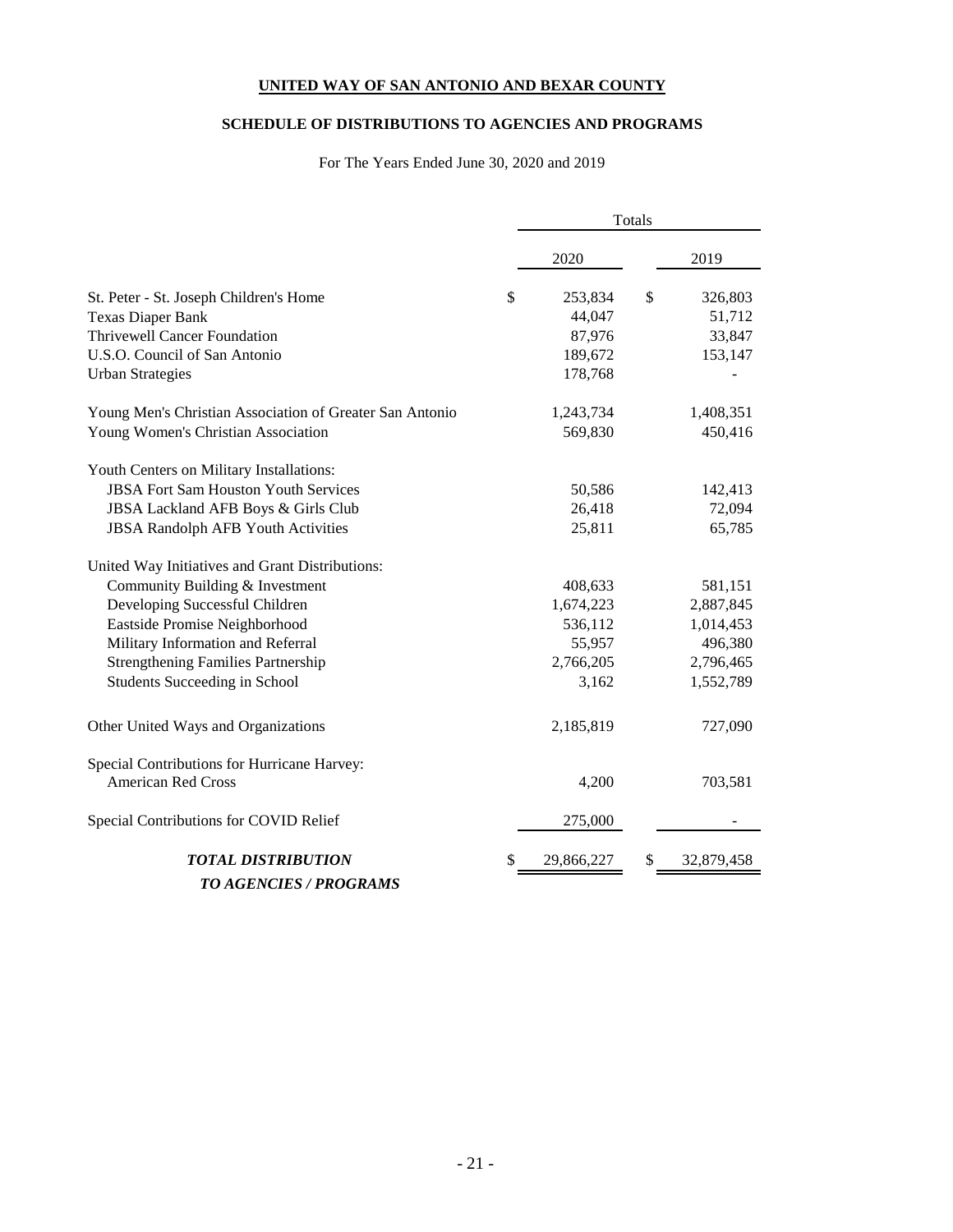#### **SCHEDULE OF DISTRIBUTIONS TO AGENCIES AND PROGRAMS**

For The Years Ended June 30, 2020 and 2019

#### **Public Sector Campaigns**

The United Way of San Antonio and Bexar County has been appointed by the State Employee Charitable Campaign (SECC) Local Employee Committee as the Local Campaign Manager. Additionally, UWSA conducts the Combined School District Charitable Campaign, the City of San Antonio Charitable Campaign, the Bexar County Charitable Campaign and the San Antonio Water Systems Charitable Campaign. UWSA is responsible for managing these campaigns and acting as fiscal agent for all financial activity. UWSA participates in the Combined Federal Campaign (CFC) as a local federation and receives designations for its member agencies. UWSA honors those designations by distributing a porportionate share of receipts based on donor designations to each member.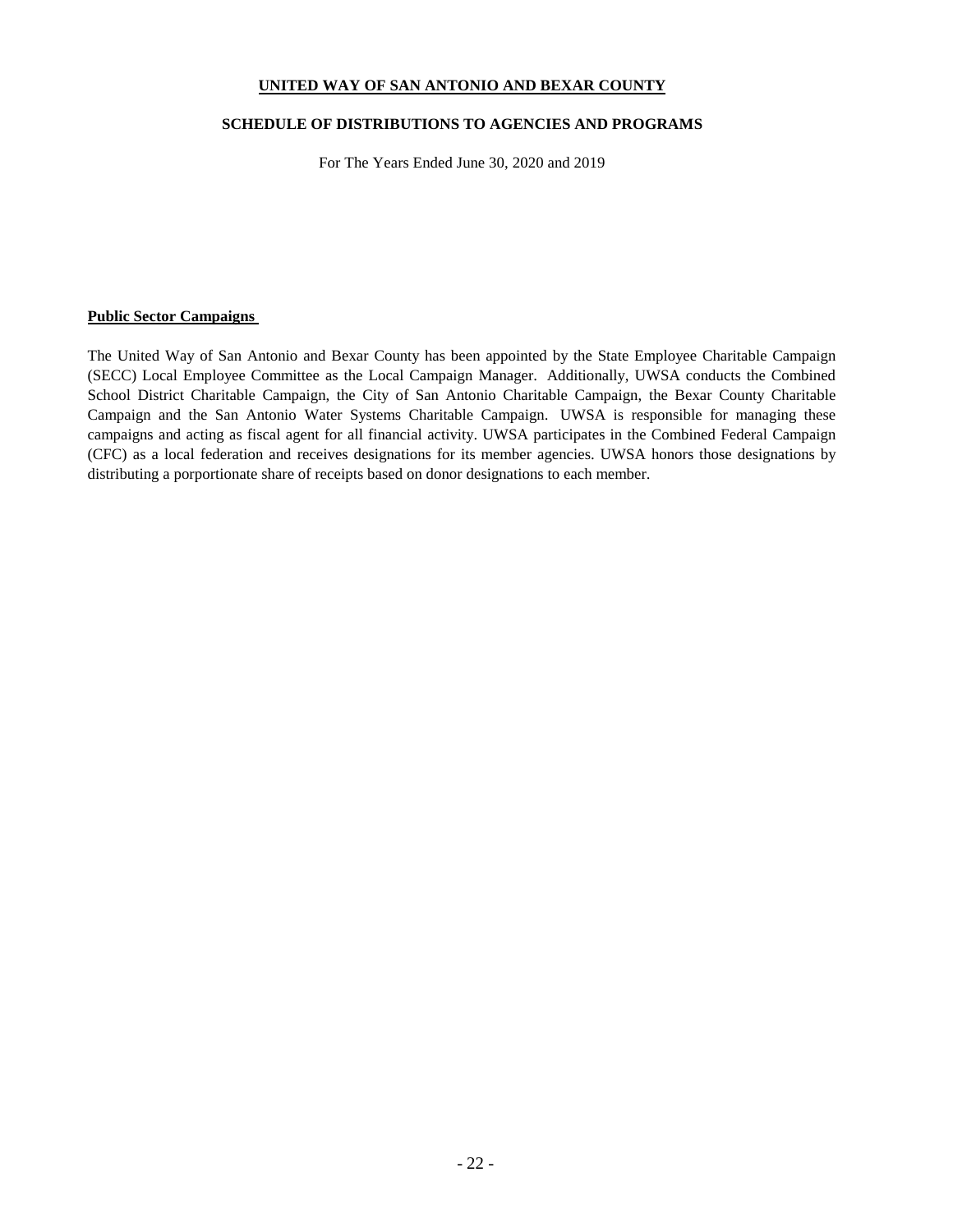#### **CONSOLIDATING SCHEDULE FOR STATEMENT OF FINANCIAL POSITION**

#### As of June 30, 2020

|                                                     |                  |     | <b>Endowment</b> |                  |
|-----------------------------------------------------|------------------|-----|------------------|------------------|
|                                                     | <b>UWSA</b>      |     | & Legacy Fnd     | Consolidated     |
| <b>ASSETS</b>                                       |                  |     |                  |                  |
| <b>Current Assets:</b>                              |                  |     |                  |                  |
| Cash and cash equivalents                           | \$<br>8,211,067  | \$  |                  | \$<br>8,211,067  |
| <b>Investments</b>                                  | 21,819,811       |     |                  | 21,819,811       |
| Receivables:                                        |                  |     |                  |                  |
| Pledges, net of allowance for uncollectible pledges | 11,641,614       |     | 330,000          | 11,971,614       |
| Grants and other receivables                        | 1,332,143        |     |                  | 1,332,143        |
| Prepaid expenses and other assets                   | 119,591          |     |                  | 119,591          |
| <b>Total Current Assets</b>                         | 43,124,226       |     | 330,000          | 43,454,226       |
| <b>Noncurrent Assets:</b>                           |                  |     |                  |                  |
| Endowment and Legacy Fund:                          |                  |     |                  |                  |
| Restricted cash                                     |                  |     | 3,000            | 3,000            |
| Investments                                         |                  |     | 12,123,648       | 12,123,648       |
| Beneficial Interests in Perpetual Trusts            | 1,864,733        |     |                  | 1,864,733        |
| Property and Equipment, at cost,                    |                  |     |                  |                  |
| net of accumulated depreciation                     | 1,142,427        |     |                  | 1,142,427        |
| <b>Total Noncurrent Assets</b>                      | 3,007,160        |     | 12,126,648       | 15,133,808       |
| <b>TOTAL ASSETS</b>                                 | \$<br>46,131,386 |     | \$12,456,648     | \$<br>58,588,034 |
|                                                     |                  |     |                  |                  |
| <b>LIABILITIES AND NET ASSETS</b>                   |                  |     |                  |                  |
| <b>Current Liabilities:</b>                         |                  |     |                  |                  |
| Accounts payable and accrued expenses               | \$<br>3,537,854  | \$  |                  | \$<br>3,537,854  |
| Donor designations payable                          | 8,116,294        |     |                  | 8,116,294        |
| PPP loan payable                                    | 1,464,630        |     |                  | 1,464,630        |
| <b>TOTAL LIABILITIES</b>                            | 13,118,778       |     |                  | 13,118,778       |
| <b>Net Assets:</b>                                  |                  |     |                  |                  |
| Without donor restrictions                          | 5,308,254        |     |                  | 5,308,254        |
| With donor restrictions:                            |                  |     |                  |                  |
| Temporary in nature                                 | 25,839,621       |     | 1,950,341        | 27,789,962       |
| Perpetual in nature                                 | 1,864,733        |     | 10,506,307       | 12,371,040       |
| <b>TOTAL NET ASSETS</b>                             | 33,012,608       |     | 12,456,648       | 45,469,256       |
|                                                     |                  |     |                  |                  |
| <b>TOTAL LIABILITIES</b>                            |                  |     |                  |                  |
| <b>AND NET ASSETS</b>                               | \$<br>46,131,386 | \$. | 12,456,648       | \$<br>58,588,034 |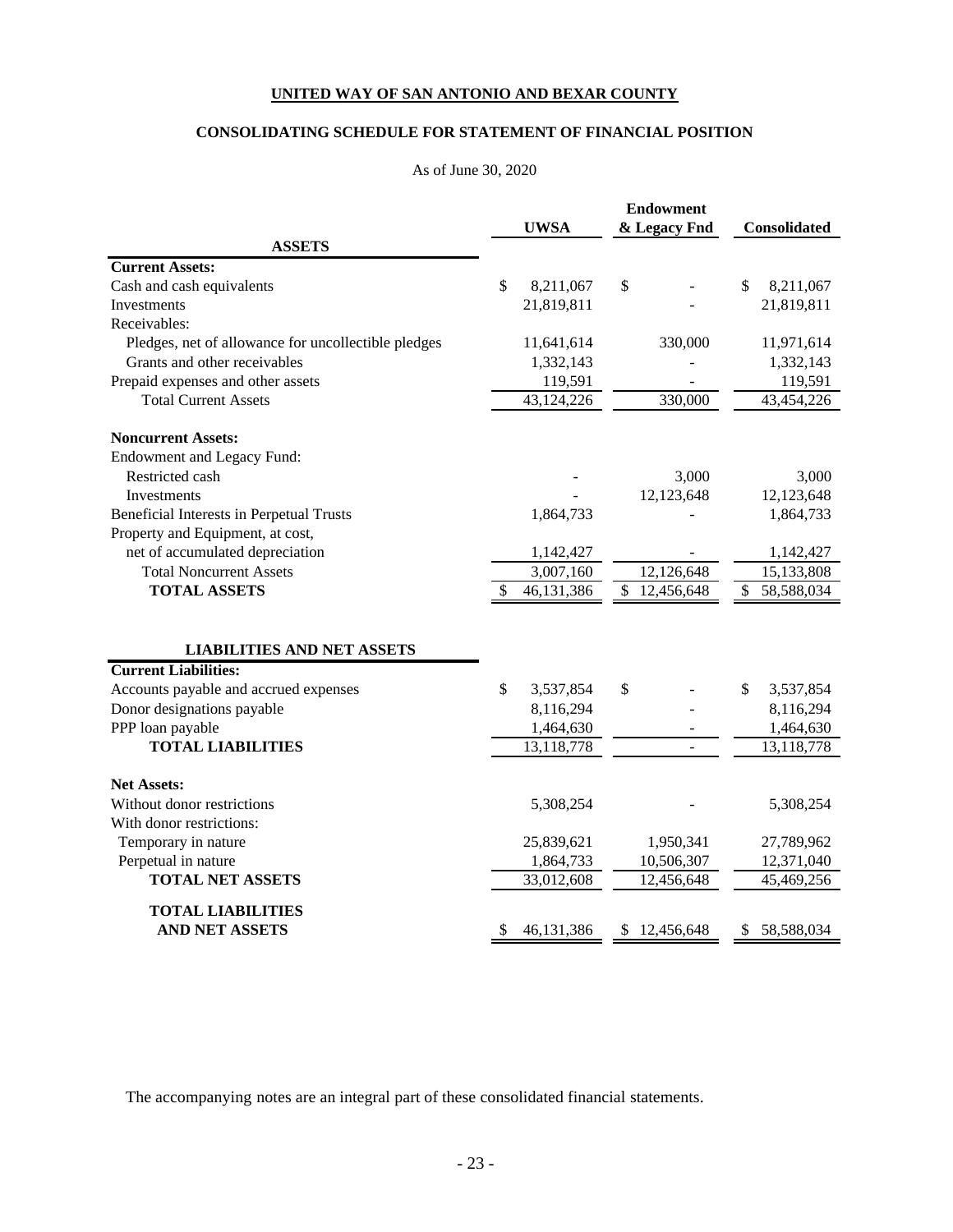#### **CONSOLIDATING SCHEDULE FOR STATEMENT OF ACTIVITIES**

#### For The Year Ended June 30, 2020

|                                                 |                      | With Donor Restrictions |                  |                  |
|-------------------------------------------------|----------------------|-------------------------|------------------|------------------|
|                                                 |                      |                         | <b>UWSA</b>      |                  |
|                                                 | <b>Without Donor</b> | <b>UWSA</b> Campaign    | Endowment &      | Consolidated     |
|                                                 | <b>Restrictions</b>  | Operations              | Legacy Fund      | 2020             |
| PUBLIC SUPPORT AND OTHER REVENUE                |                      |                         |                  |                  |
| Community campaign                              | \$                   | \$<br>50,094,718        | \$<br>3,000      | 50,097,718<br>\$ |
| Non-UWSA designations                           |                      | (12,606,357)            |                  | (12,606,357)     |
| Donor designations                              |                      | (9,044,021)             |                  | (9,044,021)      |
| Provision for uncollectible pledges             |                      | (3,869,663)             |                  | (3,869,663)      |
| Net carryover pledges                           |                      | 1,264,944               |                  | 1,264,944        |
| Net amount available to UWSA                    |                      | 25,839,621              | 3,000            | 25,842,621       |
| Net assets released from restrictions           | 24,108,504           | (24, 108, 504)          |                  |                  |
| Collection of prior year campaign contributions |                      |                         |                  |                  |
| in excess of amount anticipated                 | 32,755               |                         |                  | 32,755           |
| Grants and contracts                            | 5,677,370            |                         |                  | 5,677,370        |
| Investment earnings, net of fees                | 579,313              | (21, 235)               | 471.289          | 1,029,367        |
| In-kind revenue                                 | 922,416              |                         |                  | 922,416          |
| Other income                                    | 427,567              |                         |                  | 427,567          |
| <b>TOTAL PUBLIC SUPPORT</b>                     |                      |                         |                  |                  |
| <b>AND OTHER REVENUE</b>                        | 31,747,925           | 1,709,882               | 474,289          | 33,932,096       |
| <b>EXPENSES</b>                                 |                      |                         |                  |                  |
| <b>Program Services:</b>                        |                      |                         |                  |                  |
| Distributions to Agencies and Programs          | 29,866,227           |                         |                  | 29,866,227       |
| Less donor designations                         | (9,030,572)          |                         |                  | (9,030,572)      |
| Net funds distributed                           | 20,835,655           |                         |                  | 20,835,655       |
| Other program services                          | 5,216,413            |                         |                  | 5,216,413        |
| <b>Total Program Services</b>                   | 26,052,068           | $\overline{a}$          |                  | 26,052,068       |
| <b>Support Services:</b>                        |                      |                         |                  |                  |
| Fund-raising                                    | 2,579,025            |                         |                  | 2,579,025        |
| Management & general                            | 1,219,390            |                         |                  | 1,219,390        |
| <b>Total Support Services</b>                   | 3,798,415            | $\overline{a}$          |                  | 3,798,415        |
| <b>TOTAL EXPENSES</b>                           | 29,850,483           | $\overline{a}$          |                  | 29,850,483       |
| <b>CHANGE IN NET ASSETS</b>                     | 1,897,442            | 1,709,882               | 474,289          | 4,081,613        |
| Net assets at beginning of year                 | 3,410,812            | 25,994,472              | 11,982,359       | 41,387,643       |
| <b>NET ASSETS AT END OF YEAR</b>                | \$<br>5,308,254      | \$<br>27,704,354        | \$<br>12,456,648 | 45,469,256<br>\$ |